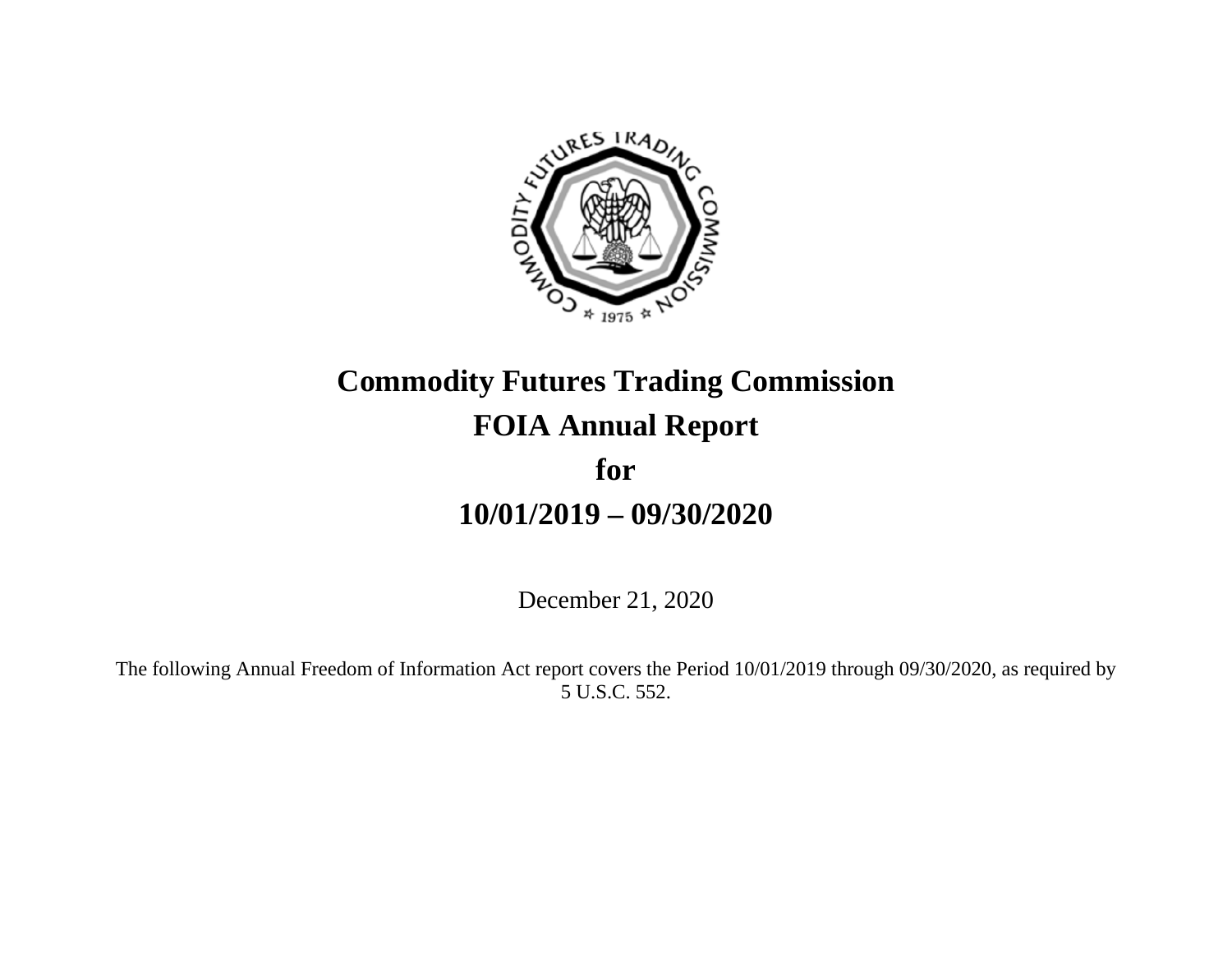#### **I. Basic Information Regarding Report**

1. Provide name, title, address, and telephone number of person(s) to be contacted with questions about the Report.

Rosemary Bajorek Attorney-Advisor Commodity Futures Trading Commission Three Lafayette Centre 1155 21st Street, N.W. Washington, D.C. 20581 Phone: (202) 418-5912

2. Provide an electronic link for access to the Report on the agency Web site.

#### https://www.cftc.gov/FOI/foiareadingrooms.html

3. Explain how to obtain a copy of the Report in paper form.

Submit an electronic FOIA request form at: https://forms.cftc.gov/Forms/FOIARequest.aspx

#### OR

Submit a request by email to: FOIAsubmissions@cftc.gov

#### OR

Send a written request to:

FOIA Office Commodity Futures Trading Commission Three Lafayette Centre 1155 21st Street, N.W. Washington, D.C. 20581

#### **II. Making a FOIA Request**

1. Provide names, addresses, and telephone numbers of all individual agency components that receive FOIA requests.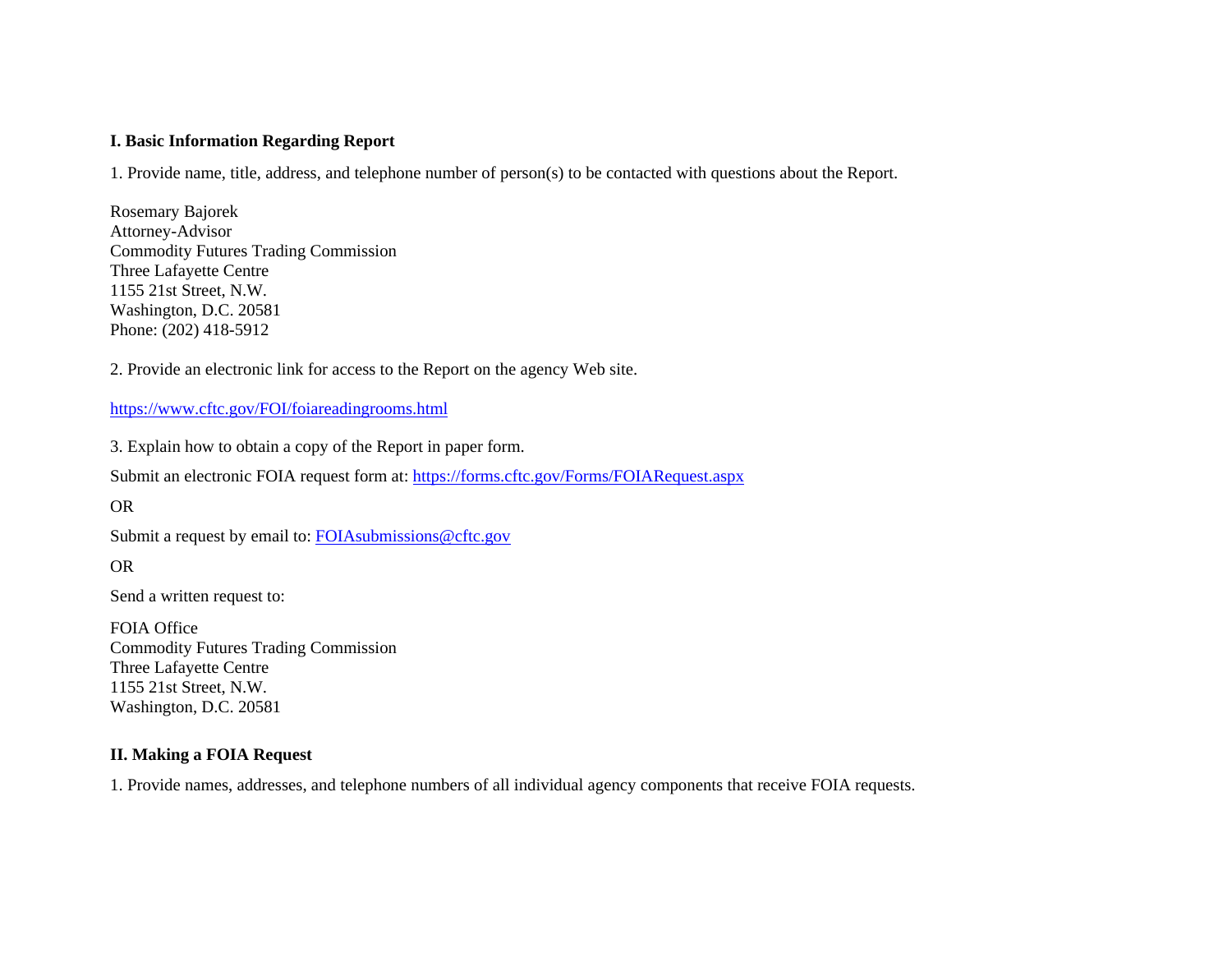The CFTC has only one component that receives FOIA requests. Regardless of how a request is submitted, it should be addressed as follows:

Freedom of Information Act Request FOIA Office Commodity Futures Trading Commission Three Lafayette Centre 1155 21st Street, N.W. Washington, D.C. 20581

The main FOIA contact email address is: FOIAsubmissions@cftc.gov

2. Provide a brief description of why some requests are not granted and an overview of certain general categories of the agency's records to which the FOIA exemptions apply.

The CFTC receives requests for records regarding a company's business transactions and requests for records regarding the CFTC's law enforcement investigations. The majority of requests that are fully or partially denied are denied because disclosure is prohibited by statutory constraints or because disclosure would interfere with ongoing law enforcement activities.

3. Provide a functional electronic link to agency FOIA regulations, including the agency's fee schedule. (NOTE: Agency FOIA Regulations were formerly listed at Section XI of the human-readable version of the Report).

https://www.cftc.gov/FOI/foiarequests.html

https://www.cftc.gov/FOI/cftcfoiaguide.html

#### **III. Acronyms, Definitions, and Exemptions**

1. Include the following definitions of terms used in this Report:

a. **Administrative Appeal** – a request to a federal agency asking that it review at a higher administrative level a FOIA determination made by the agency at the initial request level.

b. **Average Number** – the number obtained by dividing the sum of a group of numbers by the quantity of numbers in the group. For example, of 3, 7, and 14, the average number is 8.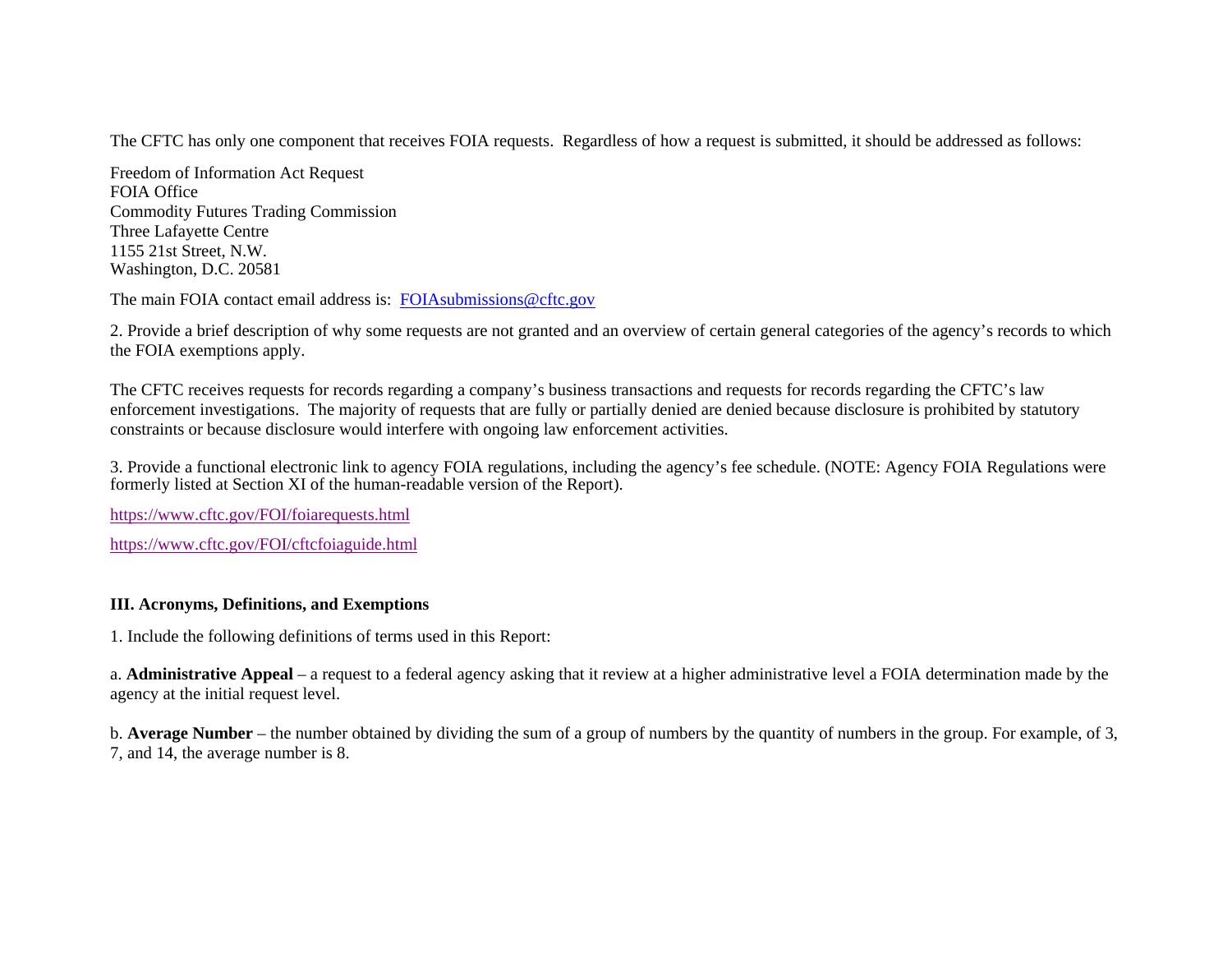c. **Backlog** – the number of requests or administrative appeals that are pending at an agency at the end of the fiscal year that are beyond the statutory time period for a response.

d. **Component** – for agencies that process requests on a decentralized basis, a "component" is an entity, also sometimes referred to as an Office, Division, Bureau, Center, or Directorate, within the agency that processes FOIA requests. The FOIA now requires that agencies include in their Annual FOIA Report data for both the agency overall and for each principal component of the agency.

e. **Consultation** – the procedure whereby the agency responding to a FOIA request first forwards a record to another agency or component within the same agency for its review because that other agency has an interest in the document. Once the agency in receipt of the consultation finishes its review of the record, it responds back to the agency or component within the same agency that forwarded it. That agency, in turn, will then respond to the FOIA requester.

f. **Exemption 3 Statute** – a federal statute that exempts information from disclosure and which the agency relies on to withhold information under subsection (b)(3) of the FOIA.

g. **FOIA Request** – a FOIA request is generally a request to a federal agency for access to records concerning another person (i.e., a "third-party" request), or concerning an organization, or a particular topic of interest. FOIA requests also include requests made by requesters seeking records concerning themselves (i.e., "first-party" requests) when those requesters are not subject to the Privacy Act, such as non-U.S. citizens. Moreover, because all first-party requesters should be afforded the benefit of both the access provisions of the FOIA as well as those of the Privacy Act, FOIA requests also include any first-party requests where an agency determines that it must search beyond its Privacy Act "systems of records" or where a Privacy Act exemption applies, and the agency looks to FOIA to afford the greatest possible access. All requests which require the agency to utilize the FOIA in responding to the requester are included in this Report. Additionally, a FOIA request includes records referred to the agency for processing and direct response to the requester. It does not, however, include records for which the agency has received a consultation from another agency. (Consultations are reported separately in Section XII of this Report.)

h. **Full Grant** – an agency decision to disclose all records in full in response to a FOIA request.

i. **Full Denial** – an agency decision not to release any records in response to a FOIA request because the records are exempt in their entireties under one or more of the FOIA exemptions, or because of a procedural reason, such as when no records could be located.

j. **Median Number** – the middle, not average, number. For example, of 3, 7, and 14, the median number is 7.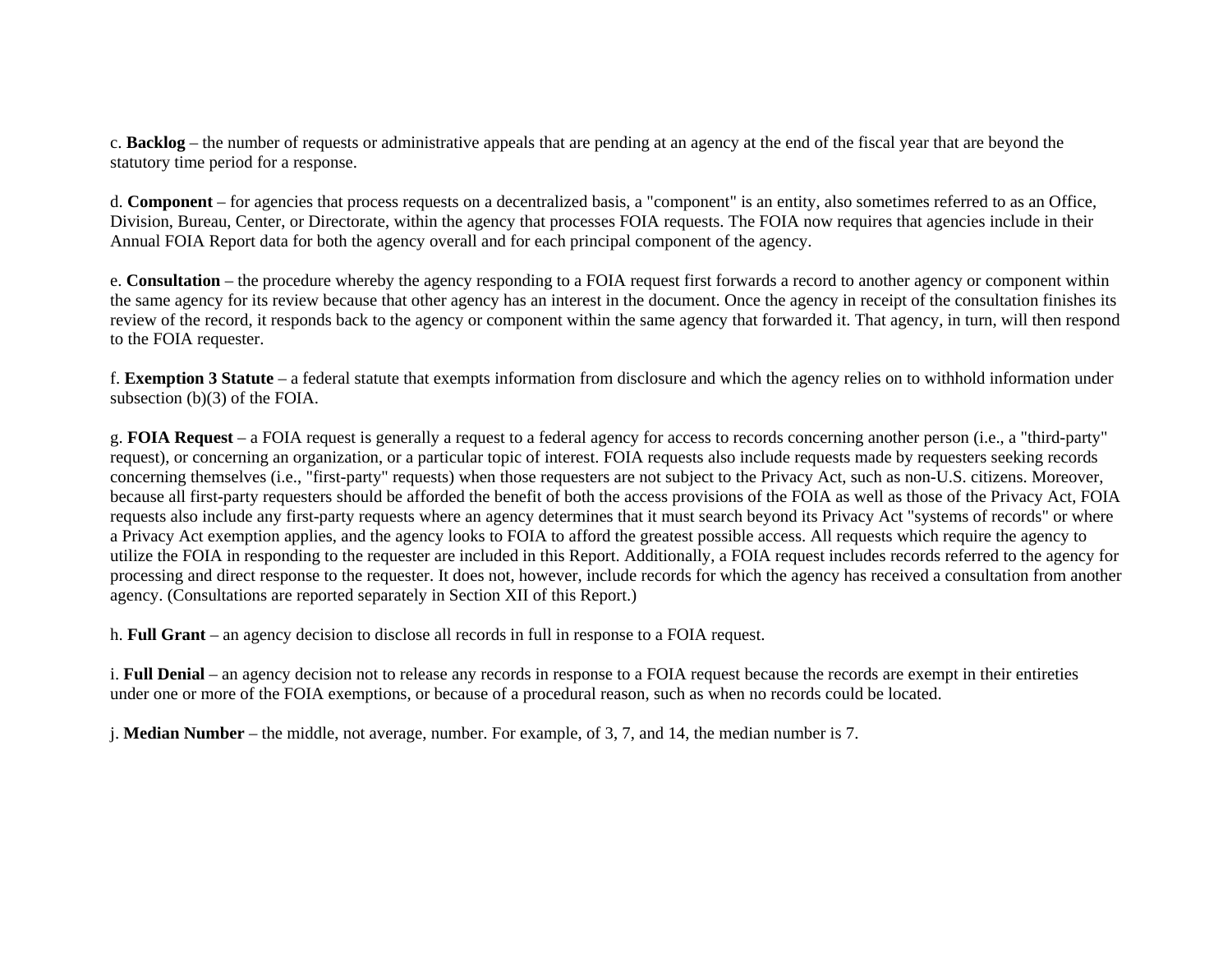k. **Multi-Track Processing** – a system in which simple requests requiring relatively minimal review are placed in one processing track and more voluminous and complex requests are placed in one or more other tracks. Requests granted expedited processing are placed in yet another track. Requests in each track are processed on a first in/first out basis.

- **i. Expedited Processing** – an agency will process a FOIA request on an expedited basis when a requester satisfies the requirements for expedited processing as set forth in the statute and in agency regulations.
- **ii. Simple Request** – a FOIA request that an agency using multi-track processing places in its fastest (non-expedited) track based on the low volume and/or simplicity of the records requested.
- **iii. Complex Request** – a FOIA request that an agency using multi-track processing places in a slower track based on the high volume and/or complexity of the records requested.

l. **Partial Grant/Partial Denial** – in response to a FOIA request, an agency decision to disclose portions of the records and to withhold other portions that are exempt under the FOIA, or to otherwise deny a portion of the request for a procedural reason.

m. **Pending Request or Pending Administrative Appeal** – a request or administrative appeal for which an agency has not taken final action in all respects.

n. **Perfected Request** – a request for records which reasonably describes such records and is made in accordance with published rules stating the time, place, fees (if any) and procedures to be followed.

o. **Processed Request or Processed Administrative Appeal** – a request or administrative appeal for which an agency has taken final action in all respects.

p. **Range in Number of Days** – the lowest and highest number of days to process requests or administrative appeals.

q. **Time Limits** – the time period in the statute for an agency to respond to a FOIA request (ordinarily twenty working days from receipt of a perfected FOIA request).

2. Include the following concise descriptions of the nine FOIA exemptions:

a. **Exemption 1**: classified national defense and foreign relations information

b. **Exemption 2**: information that is related solely to the internal personnel rules and practices of an agency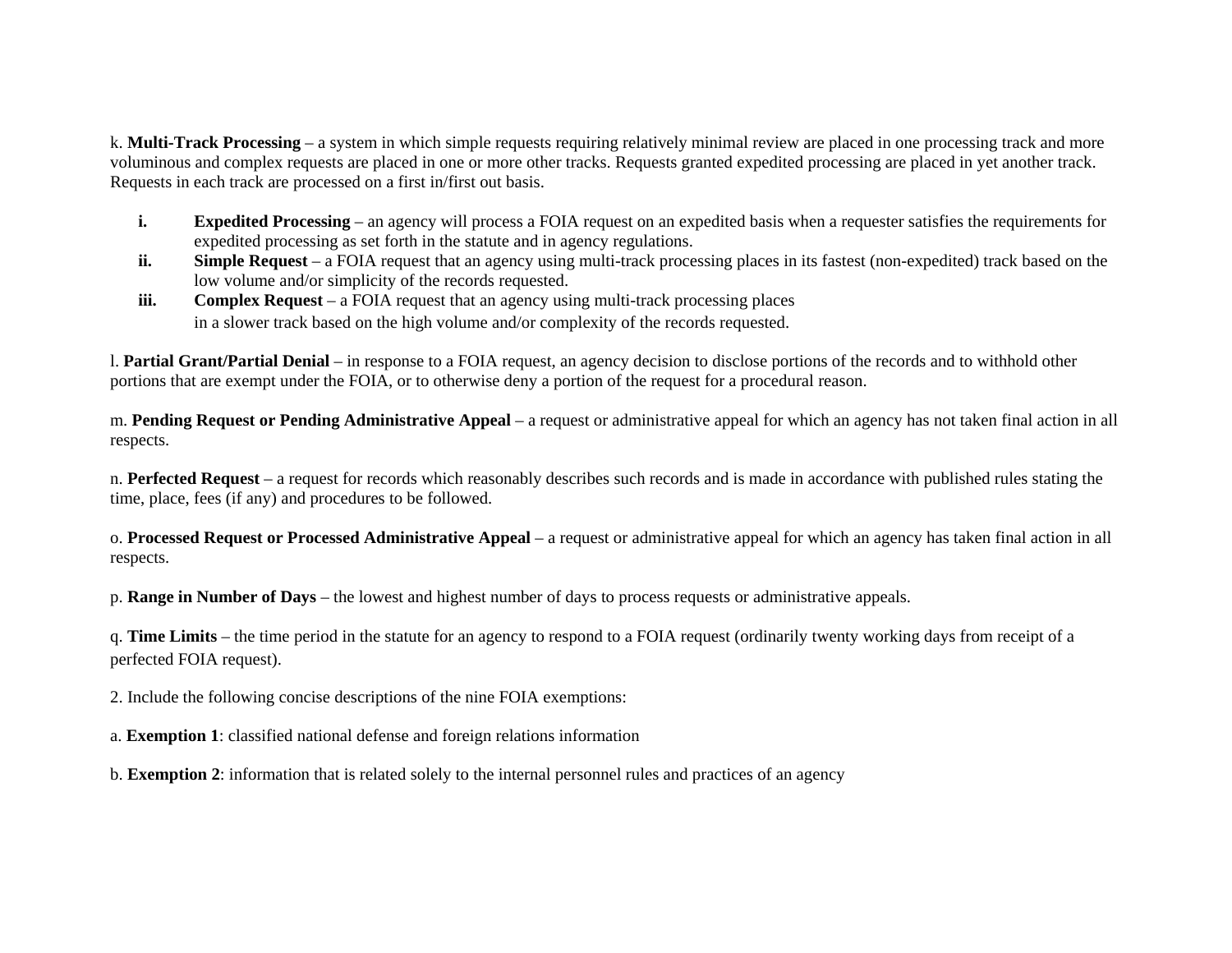c. **Exemption 3**: information that is prohibited from disclosure by another federal law

d. **Exemption 4**: trade secrets and other confidential business information

e. **Exemption 5**: inter-agency or intra-agency communications that are protected by legal privileges

f. **Exemption 6**: information involving matters of personal privacy

g. **Exemption 7**: records or information compiled for law enforcement purposes, to the extent that the production of those records (A) could reasonably be expected to interfere with enforcement proceedings, (B) would deprive a person of a right to a fair trial or an impartial adjudication, (C) could reasonably be expected to constitute an unwarranted invasion of personal privacy, (D) could reasonably be expected to disclose the identity of a confidential source, (E) would disclose techniques and procedures for law enforcement investigations or prosecutions, or would disclose guidelines for law enforcement investigations or prosecutions, or (F) could reasonably be expected to endanger the life or physical safety of any individual.

h. **Exemption 8**: information relating to the supervision of financial institutions

i. **Exemption 9**: geological information on wells

#### 3. Agency Component Abbreviations

| Component<br>Abbreviation | <b>Component Name</b>                       |
|---------------------------|---------------------------------------------|
| <b>CFTC</b>               | <b>Commodity Futures Trading Commission</b> |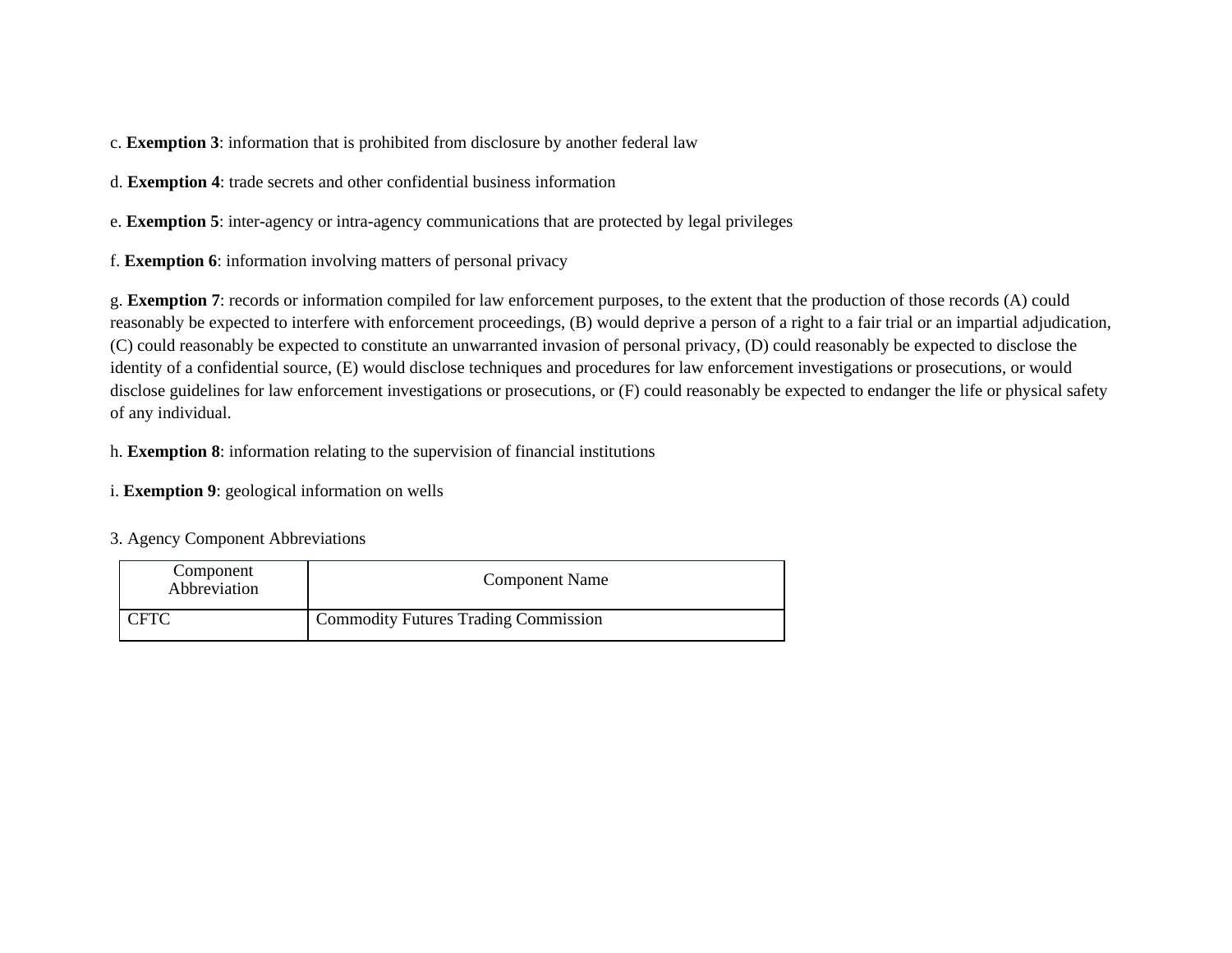# **IV. Exemption 3 Statutes**

| <b>Statute</b>                                           | Type of Information<br>Withheld                                                                                                                                                                                                                                                                                                     | <b>Case Citation</b>                                                                                        | Agency $/$<br>Component | Number of<br><b>Times</b><br>Relied<br>upon<br>by Agency<br>Component | Total<br>Number<br>of<br><b>Times</b><br>Relied<br>upon<br>by<br>Agency<br>Overall |
|----------------------------------------------------------|-------------------------------------------------------------------------------------------------------------------------------------------------------------------------------------------------------------------------------------------------------------------------------------------------------------------------------------|-------------------------------------------------------------------------------------------------------------|-------------------------|-----------------------------------------------------------------------|------------------------------------------------------------------------------------|
| 7 U.S.C. §<br>12(a)(1)<br>(Commodity<br>Exchange<br>Act) | "[D]ata or information<br>which would disclose<br>business transactions<br>or market positions of<br>any person and trade<br>secrets or names of<br>customers, and any<br>data or information<br>concerning or obtained<br>in connection with any<br>pending investigation<br>of any person under<br>the Commodity<br>Exchange Act" | Hunt v.<br>Commodity<br><b>Futures</b><br>Trading<br>Comm'n,<br>484 F. Supp.<br>47, 49<br>(D.D.C.<br>1979). | <b>CFTC</b>             | 22                                                                    | 22                                                                                 |
| 7 U.S.C. §<br>26(h)(2)(A)                                | "[A]ny information,<br>including information<br>provided by a<br>whistleblower to the<br>Commission, which<br>could reasonably be<br>expected to reveal the<br>identity of a<br>whistleblower,<br>unless and until<br>required to be<br>disclosed to a                                                                              | N/A                                                                                                         | <b>CFTC</b>             | 5                                                                     | 5                                                                                  |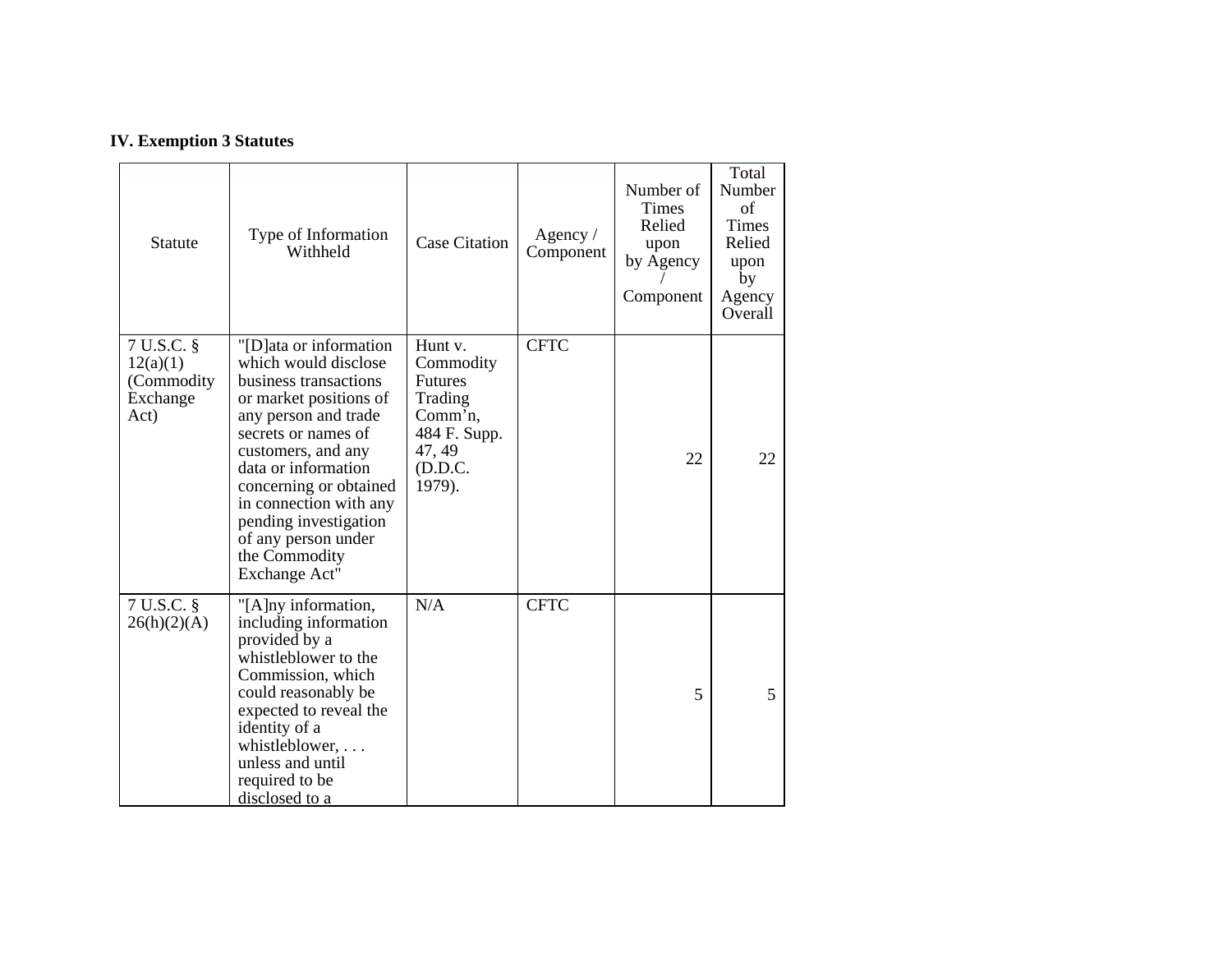| defendant or<br>respondent in<br>connection with a<br>public proceeding<br>instituted by the |  |  |
|----------------------------------------------------------------------------------------------|--|--|
| Commission or any<br>entity described in<br>subparagraph $(C)$ "                             |  |  |

# **V.A. FOIA REQUESTS -- RECEIVED, PROCESSED AND PENDING FOIA REQUESTS**

| Agency / Component    | Number of<br>Requests<br>Pending as of<br>Start<br>of Fiscal Year | Number of<br>Requests<br>Received<br>in Fiscal Year | Number of<br>Requests<br>Processed<br>in Fiscal Year | Number of<br>Requests<br>Pending as of<br>End<br>of Fiscal Year |
|-----------------------|-------------------------------------------------------------------|-----------------------------------------------------|------------------------------------------------------|-----------------------------------------------------------------|
| <b>CFTC</b>           | 15                                                                | 178                                                 | 184                                                  |                                                                 |
| <b>AGENCY OVERALL</b> | 15                                                                | 178                                                 | 184                                                  | 9                                                               |

# **V.B.(1). DISPOSITION OF FOIA REQUESTS -- ALL PROCESSED REQUESTS**

|                          | Number<br>of Full<br>Grants | Number<br>-of<br>Partial<br>Grants /<br>Partial<br>Denials | Number of<br>Full<br>Denials<br>Based on<br>Exemptions |               | Number of Full Denials Based on Reasons Other than Exemptions      |                      |                           |                                           |                                                           |                         |                      |                                        |              |  |  |
|--------------------------|-----------------------------|------------------------------------------------------------|--------------------------------------------------------|---------------|--------------------------------------------------------------------|----------------------|---------------------------|-------------------------------------------|-----------------------------------------------------------|-------------------------|----------------------|----------------------------------------|--------------|--|--|
| Agency<br>Component      |                             |                                                            |                                                        | No<br>Records | All<br>Records<br>Referred to<br>Another<br>Component<br>or Agency | Request<br>Withdrawn | Fee-<br>Related<br>Reason | Records<br>not<br>Reasonably<br>Described | Improper<br><b>FOIA</b><br>Request<br>for Other<br>Reason | Not<br>Agency<br>Record | Duplicate<br>Request | Other<br>*Explain<br>in Chart<br>Below | <b>TOTAL</b> |  |  |
| <b>CFTC</b>              | 40                          | 50                                                         | 31                                                     | 37            |                                                                    |                      | υ                         |                                           | 11                                                        |                         |                      |                                        | 184          |  |  |
| <b>AGENCY</b><br>OVERALL | 40                          | 50                                                         | 31                                                     | 37            |                                                                    |                      | $\Omega$                  | $\Omega$                                  | 11                                                        | $\sim$                  |                      |                                        | 184          |  |  |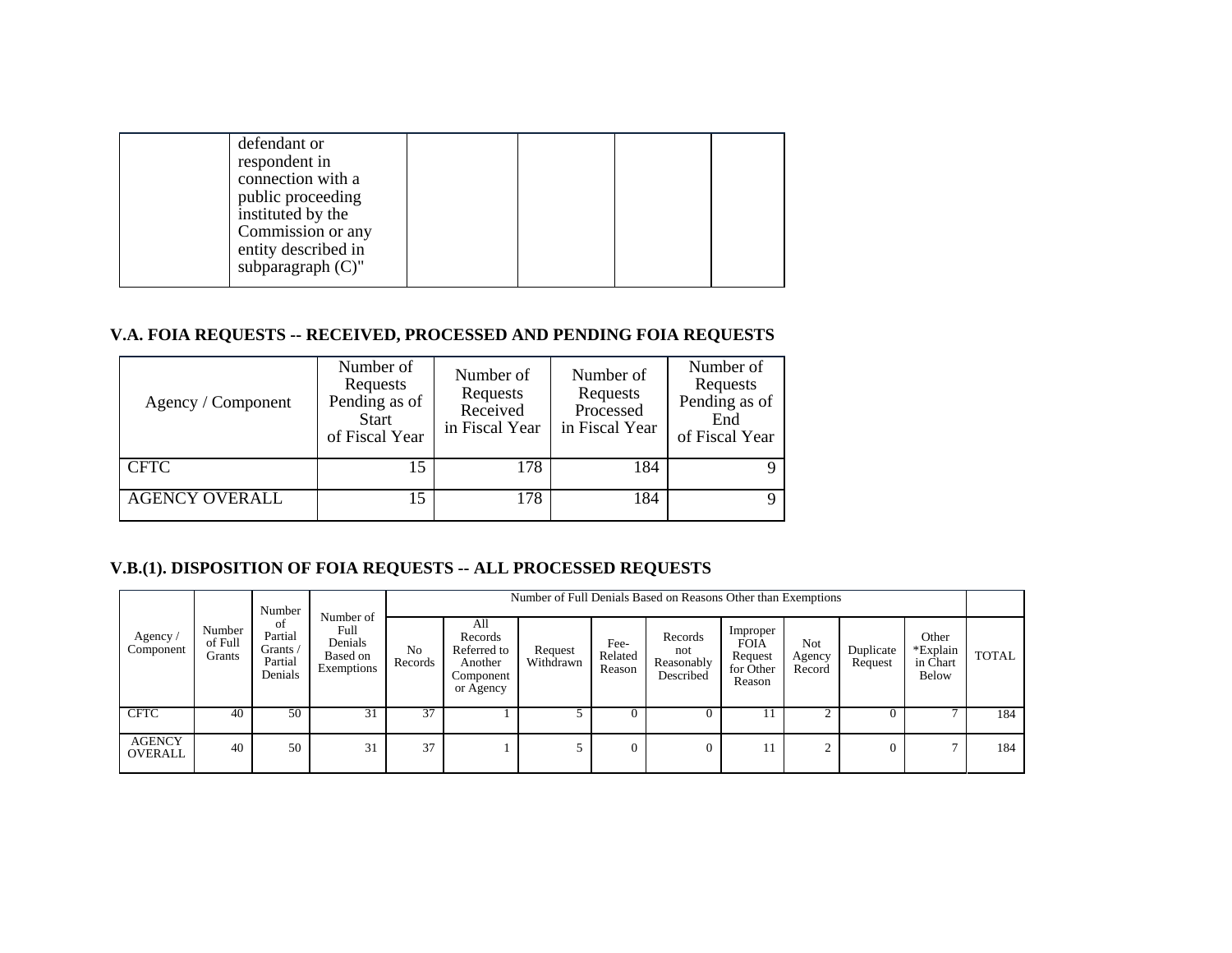#### **V.B.(2). DISPOSITION OF FOIA REQUESTS -- "OTHER" REASONS FOR "FULL DENIALS BASED ON REASONS OTHER THAN EXEMPTIONS"**

| Agency $/$<br>Component         | Description of "Other" Reasons for Denials<br>from Chart $B(1)$ | Number<br>of Times<br>"Other"<br>Reason<br>Was<br>Relied<br>Upon | <b>TOTAL</b> |
|---------------------------------|-----------------------------------------------------------------|------------------------------------------------------------------|--------------|
| <b>CFTC</b>                     | Directed Requester to Publicly Available<br>Information         | ⇁                                                                |              |
| <b>AGENCY</b><br><b>OVERALL</b> |                                                                 |                                                                  |              |

# **V.B.(3). DISPOSITION OF FOIA REQUESTS -- NUMBER OF TIMES EXEMPTIONS APPLIED**

| Agency/<br>Component            | Ex. | Ex. | Ex. | Ex. | Ex. | Ex.<br>6 | Ex.<br>7(A) | Ex.<br>7(B) | Ex.<br>7(0) | Ex.<br>7(D) | Ex.<br>7(E) | Ex.<br>7(F) | Ex.<br>8 | Ex.<br>Q |
|---------------------------------|-----|-----|-----|-----|-----|----------|-------------|-------------|-------------|-------------|-------------|-------------|----------|----------|
| <b>CFTC</b>                     |     |     | 25  | 41  | 27  | 46       | 18          |             |             |             |             |             |          |          |
| <b>AGENCY</b><br><b>OVERALL</b> |     |     | 25  | 41  | 27  | 46       | 18          |             |             |             |             |             |          |          |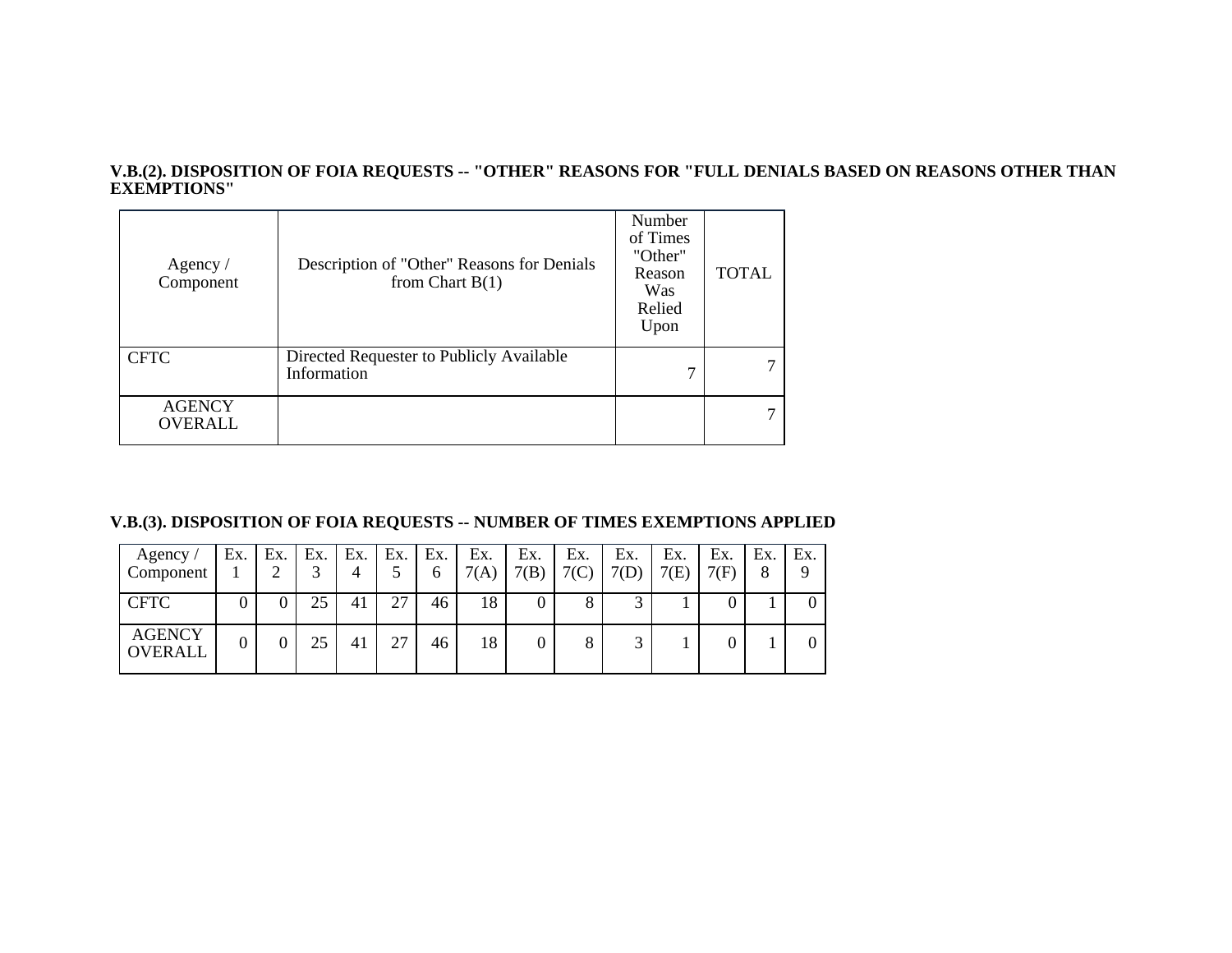#### **VI.A. ADMINISTRATIVE APPEALS OF INITIAL DETERMINATIONS OF FOIA REQUESTS -- RECEIVED, PROCESSED, AND PENDING ADMINISTRATIVE APPEALS**

| Agency /<br>Component           | Number of<br>Appeals<br>Pending as of<br>Start<br>of Fiscal Year | Number of<br>Appeals<br>Received<br>in Fiscal Year | Number of<br>Appeals<br>Processed<br>in Fiscal Year | Number of<br>Appeals<br>Pending as of<br>End<br>of Fiscal Year |
|---------------------------------|------------------------------------------------------------------|----------------------------------------------------|-----------------------------------------------------|----------------------------------------------------------------|
| <b>CFTC</b>                     |                                                                  |                                                    |                                                     |                                                                |
| <b>AGENCY</b><br><b>OVERALL</b> |                                                                  |                                                    |                                                     |                                                                |

# **VI.B. DISPOSITION OF ADMINISTRATIVE APPEALS -- ALL PROCESSED APPEALS**

| Agency $/$<br>Component         | Number<br>Affirmed on<br>Appeal | <b>Number Partially</b><br>Affirmed $\&$<br>Partially<br>Reversed/Remanded<br>on Appeal | Number Completely<br>Reversed/Remanded<br>on Appeal | Number of<br>Appeals<br>Closed for<br>Other<br>Reasons | <b>TOTAL</b> |
|---------------------------------|---------------------------------|-----------------------------------------------------------------------------------------|-----------------------------------------------------|--------------------------------------------------------|--------------|
| <b>CFTC</b>                     |                                 |                                                                                         |                                                     |                                                        |              |
| <b>AGENCY</b><br><b>OVERALL</b> |                                 |                                                                                         |                                                     | 0                                                      |              |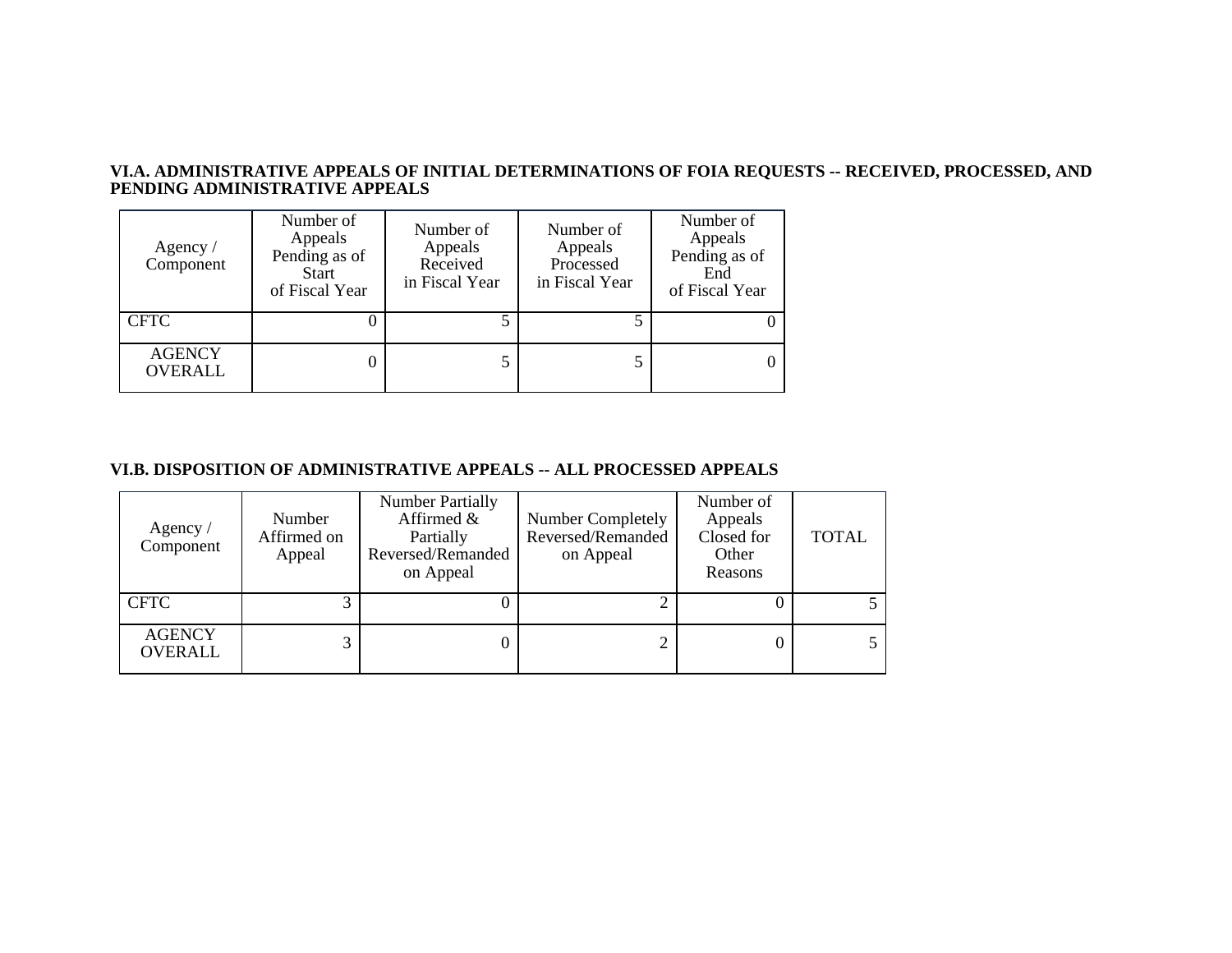#### **VI.C.(1). REASONS FOR DENIAL ON APPEAL -- NUMBER OF TIMES EXEMPTIONS APPLIED**

| Agency /<br>Component           | Ex. | $Ex.$ Ex. Ex. Ex.<br>⌒ | 4 | Ex.<br>6 | Ex.<br>7(A) | Ex.<br>7(B) | Ex.<br>$7(C)$ . | Ex.<br>7(D) | Ex.<br>7(E) | Ex.<br>7(F) | Ex. | $E_{X}$ . |
|---------------------------------|-----|------------------------|---|----------|-------------|-------------|-----------------|-------------|-------------|-------------|-----|-----------|
| <b>CFTC</b>                     |     |                        |   |          |             |             |                 |             |             |             |     |           |
| <b>AGENCY</b><br><b>OVERALL</b> |     |                        |   |          |             |             |                 |             |             |             |     |           |

# **VI.C.(2). REASONS FOR DENIAL ON APPEAL -- REASONS OTHER THAN EXEMPTIONS**

| Agency /<br>Component    | No<br>Records | Records<br>Referred<br>at Initial<br>Request<br>Level | Request<br>Withdrawn | Fee-<br>Related<br>Reason | Records<br>not<br>Reasonably<br>Described | Improper<br>Request<br>for Other<br>Reasons | <b>Not</b><br>Agency<br>Record | Duplicate<br>Request<br>or<br>Appeal | Request<br>1n<br>Litigation | Appeal<br>Based<br>Solely on<br>Denial of<br>Request<br>for<br>Expedited<br>Processing | Other<br>*Explain<br>in chart<br>below |
|--------------------------|---------------|-------------------------------------------------------|----------------------|---------------------------|-------------------------------------------|---------------------------------------------|--------------------------------|--------------------------------------|-----------------------------|----------------------------------------------------------------------------------------|----------------------------------------|
| <b>CFTC</b>              |               | 0                                                     | $\Omega$             |                           | 0                                         | 0                                           | $\Omega$                       | $\theta$                             |                             | $\Omega$                                                                               |                                        |
| <b>AGENCY</b><br>OVERALL |               |                                                       | 0                    | 0                         | 0                                         | 0                                           | $\overline{0}$                 | 0                                    | 0                           | 0                                                                                      |                                        |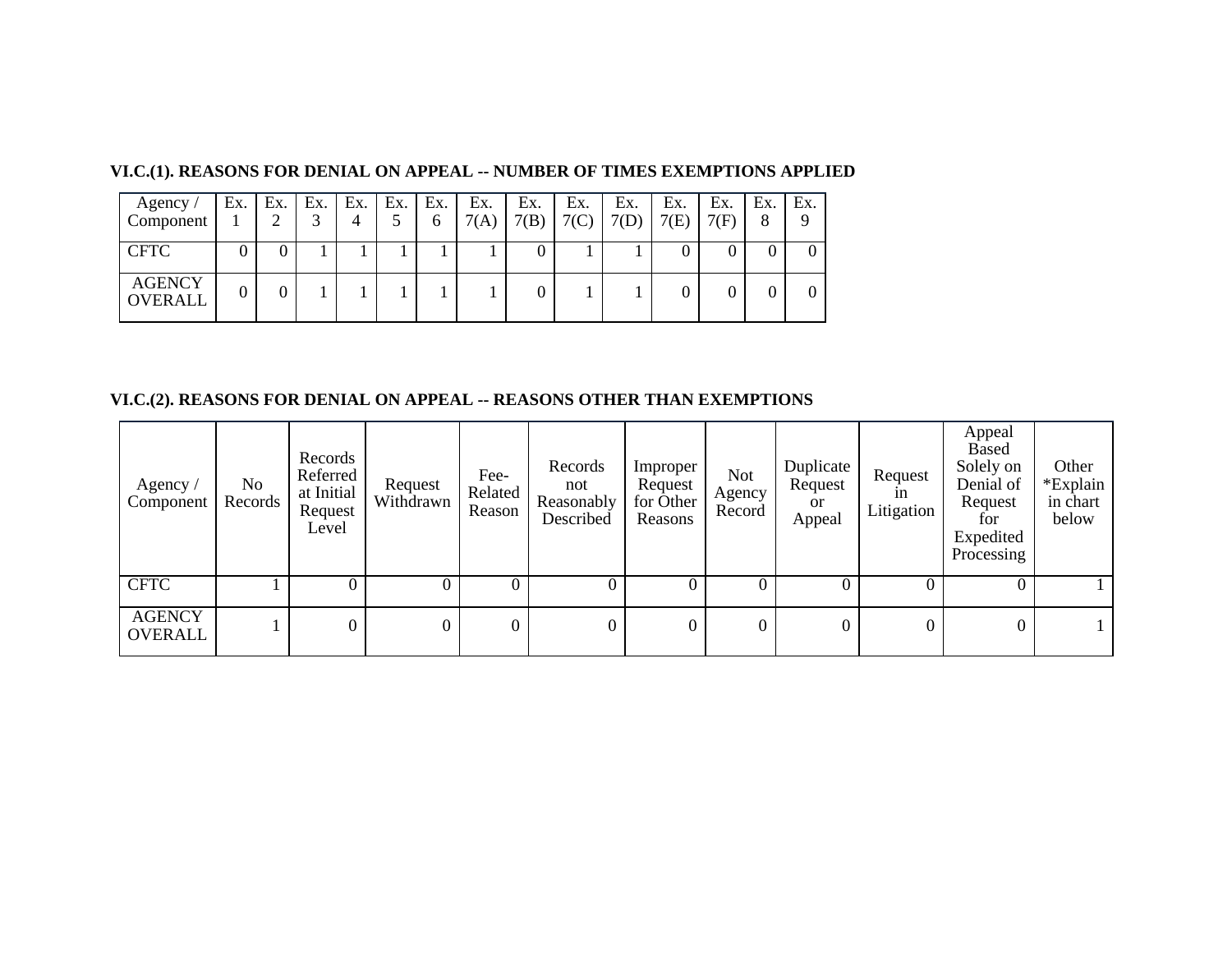| Agency $\sqrt{ }$<br>Component  | Description of "Other" Reasons for Denial on<br>Appeal from Chart $C(2)$ | Number of<br><b>Times</b><br>"Other"<br>Reason<br>Was<br>Relied<br>Upon | <b>TOTAL</b> |
|---------------------------------|--------------------------------------------------------------------------|-------------------------------------------------------------------------|--------------|
| <b>CFTC</b>                     | <b>Agency Performed Adequate Search</b>                                  |                                                                         |              |
| <b>AGENCY</b><br><b>OVERALL</b> |                                                                          |                                                                         |              |

# **VI.C.(3). REASONS FOR DENIAL ON APPEAL -- "OTHER" REASONS**

# **VI.C.(4). RESPONSE TIME FOR ADMINISTRATIVE APPEALS**

| Agency /<br>Component    | Median Number<br>of Days | Average<br>Number of Days | Lowest Number<br>of Days | <b>Highest Number</b><br>of Days |
|--------------------------|--------------------------|---------------------------|--------------------------|----------------------------------|
| <b>CFTC</b>              | 10.5                     | 10.5                      |                          |                                  |
| <b>AGENCY</b><br>OVERALL | 10.5                     | 10.5                      |                          |                                  |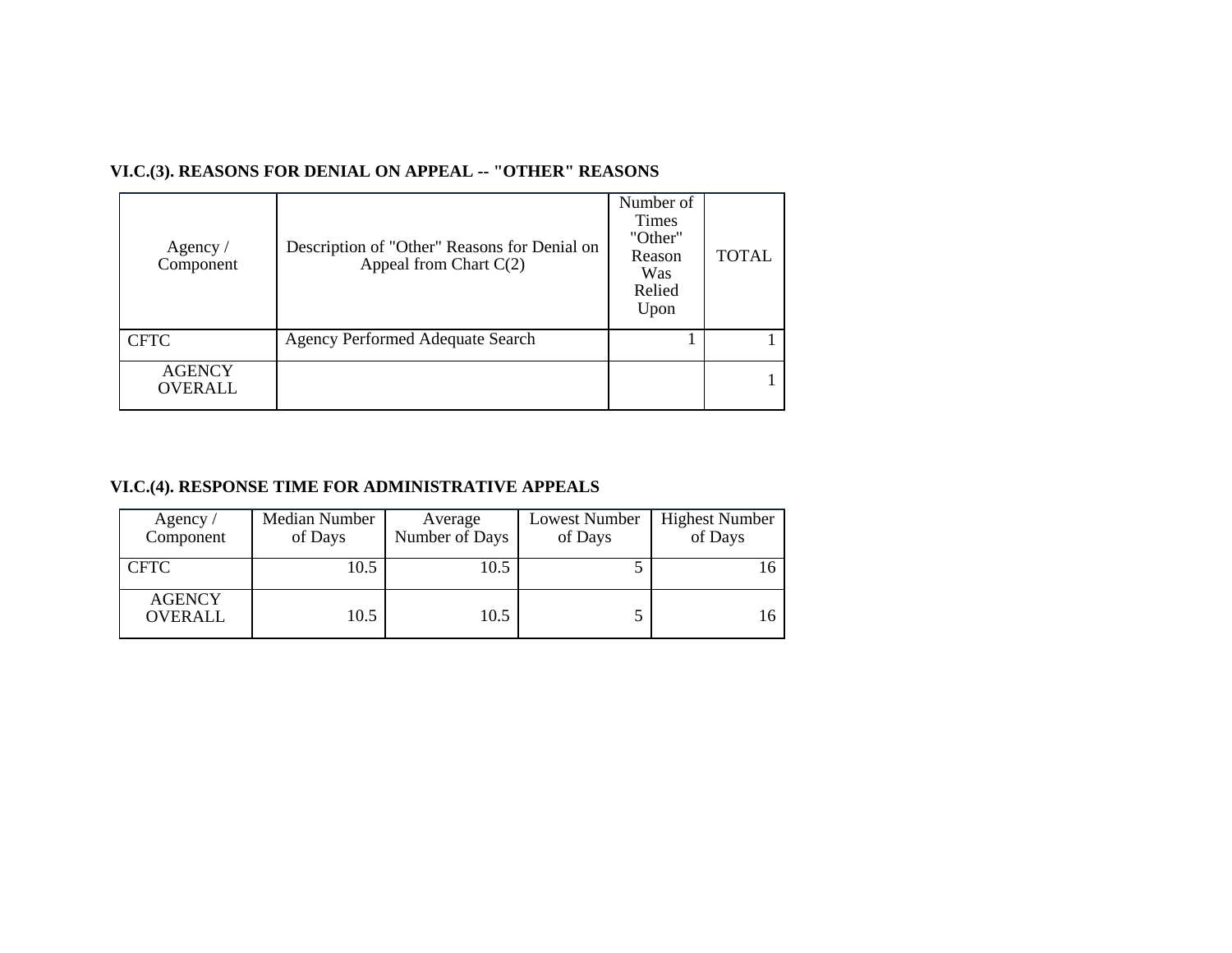| Agency $\sqrt{ }$<br>Component |                              | 10th<br>Oldest<br>Appeal | 9th | 8th      | 7th | 6th              | 5th      | 4th | 3rd | 2nd            | Oldest<br>Appeal |
|--------------------------------|------------------------------|--------------------------|-----|----------|-----|------------------|----------|-----|-----|----------------|------------------|
| <b>AGENCY</b>                  | Date of<br>Appeal            | N/A                      | N/A | N/A      | N/A | N/A              | N/A      | N/A | N/A | N/A            | N/A              |
| <b>OVERALL</b>                 | Number<br>of Days<br>Pending | 0                        | 0   | $\Omega$ | 0   | $\boldsymbol{0}$ | $\theta$ | 0   |     | $\overline{0}$ | $\theta$         |

# **VI.C.(5). TEN OLDEST PENDING ADMINISTRATIVE APPEALS**

# **VII.A. FOIA REQUESTS -- RESPONSE TIME FOR ALL PROCESSED PERFECTED REQUESTS**

|                          |                             |                              | <b>SIMPLE</b>                 |                                  |                             |                              | <b>COMPLEX</b>              |                                |                               | <b>EXPEDITED PROCESSING</b>  |                             |                              |
|--------------------------|-----------------------------|------------------------------|-------------------------------|----------------------------------|-----------------------------|------------------------------|-----------------------------|--------------------------------|-------------------------------|------------------------------|-----------------------------|------------------------------|
| Agency<br>Component      | Median<br>Number<br>of Days | Average<br>Number<br>of Days | Lowest<br>Number  <br>of Days | Highest<br>  Number  <br>of Days | Median<br>Number<br>of Days | Average<br>Number<br>of Days | Lowest<br>Number<br>of Days | Highest<br>Number  <br>of Days | Median<br>Number  <br>of Days | Average<br>Number<br>of Days | Lowest<br>Number<br>of Days | Highest<br>Number<br>of Days |
| <b>CFTC</b>              |                             | 12                           |                               | 88                               | 22.5                        | 63                           |                             | 572                            | 34                            | 34                           | 34                          | 34                           |
| <b>AGENCY</b><br>OVERALL | 6                           | 12                           | $\leq$ 1                      | 88                               | 22.5                        | 63                           |                             | 572                            | 34                            | 34                           | 34                          | 34                           |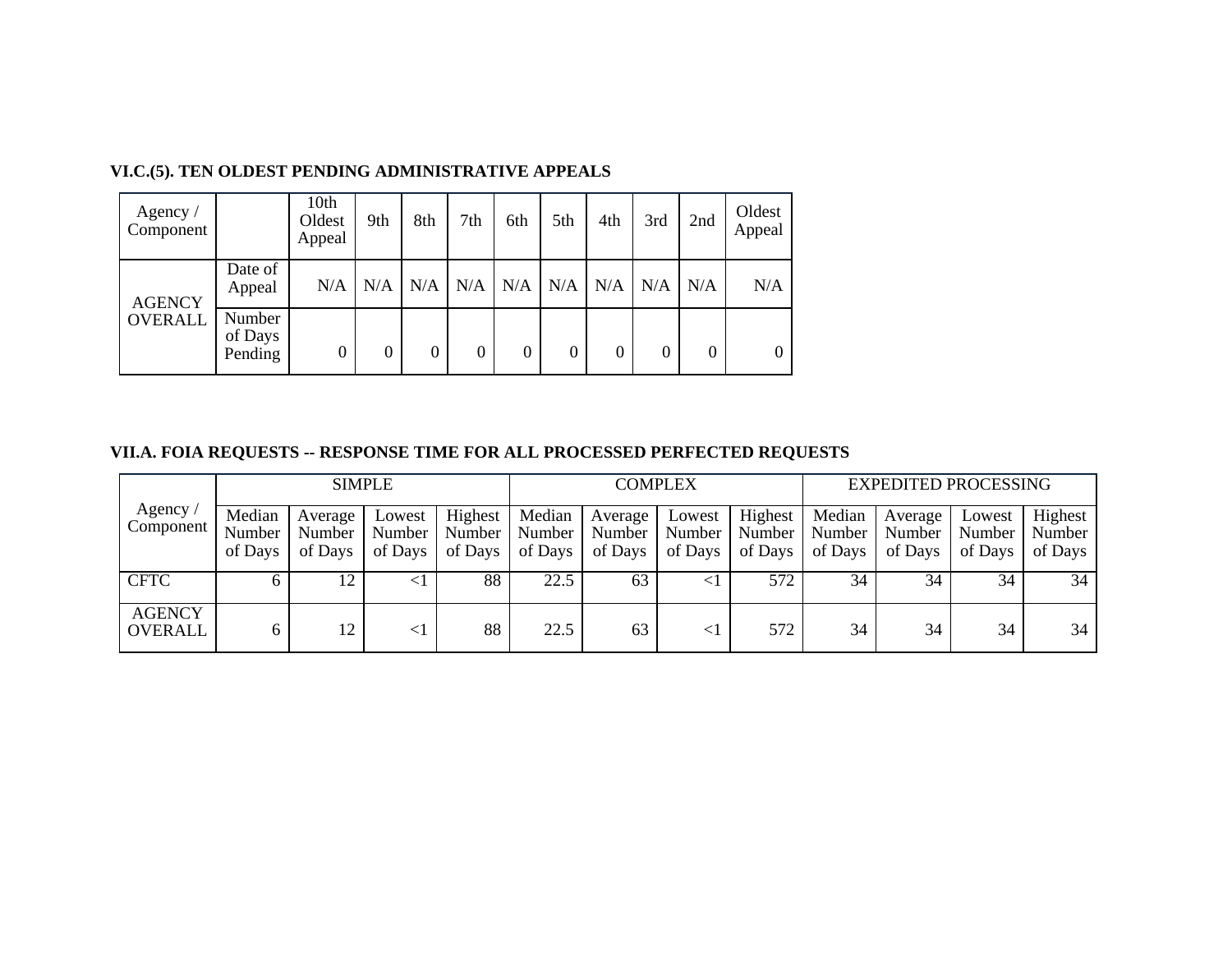| <b>SIMPLE</b>            |                             |                              |                   |                                         |                             | <b>COMPLEX</b>               |                               |                              |                   | <b>EXPEDITED PROCESSING</b>           |                             |                              |  |
|--------------------------|-----------------------------|------------------------------|-------------------|-----------------------------------------|-----------------------------|------------------------------|-------------------------------|------------------------------|-------------------|---------------------------------------|-----------------------------|------------------------------|--|
| Agency<br>Component      | Median<br>Number<br>of Days | Average<br>Number<br>of Days | Lowest<br>of Days | Highest<br>Number   Number  <br>of Days | Median<br>Number<br>of Days | Average<br>Number<br>of Days | Lowest<br>Number  <br>of Days | Highest<br>Number<br>of Days | Median<br>of Days | Average<br>Number   Number<br>of Days | Lowest<br>Number<br>of Days | Highest<br>Number<br>of Days |  |
| <b>CFTC</b>              |                             |                              |                   | 88                                      | 42                          | 101                          |                               | 572                          | 34                | 34                                    | 34                          | 34                           |  |
| <b>AGENCY</b><br>OVERALL | 6                           | 12                           | $\leq$ 1          | 88                                      | 42                          | 101                          |                               | 572                          | 34                | 34                                    | 34                          | 34                           |  |

# **VII.B. PROCESSED REQUESTS -- RESPONSE TIME FOR PERFECTED REQUESTS IN WHICH INFORMATION WAS GRANTED**

# **VII.C. PROCESSED SIMPLE REQUESTS -- RESPONSE TIME IN DAY INCREMENTS**

| Agency $\sqrt{ }$<br>Component  | <1-<br>20<br>Days | 21-<br>40<br>Days | 41-<br>60<br>Days | $61-$<br>80<br>Days | $81 -$<br>100<br>Days | $101 -$<br>120<br>Days | $121 -$<br>140<br>Days | 141-<br>160<br>Days | 161-<br>180<br>Days | 181-<br>200<br>Days | $201 -$<br>300<br>Days | $301 -$<br>400<br>Days | $401+$<br>Days | <b>TOTAL</b> |
|---------------------------------|-------------------|-------------------|-------------------|---------------------|-----------------------|------------------------|------------------------|---------------------|---------------------|---------------------|------------------------|------------------------|----------------|--------------|
| <b>CFTC</b>                     | 97                | 12                |                   |                     |                       | v                      |                        | U                   |                     | v                   |                        |                        |                | 116          |
| <b>AGENCY</b><br><b>OVERALL</b> | 97                | 12                |                   |                     | ⌒                     |                        |                        |                     |                     |                     | 0                      |                        |                | 116          |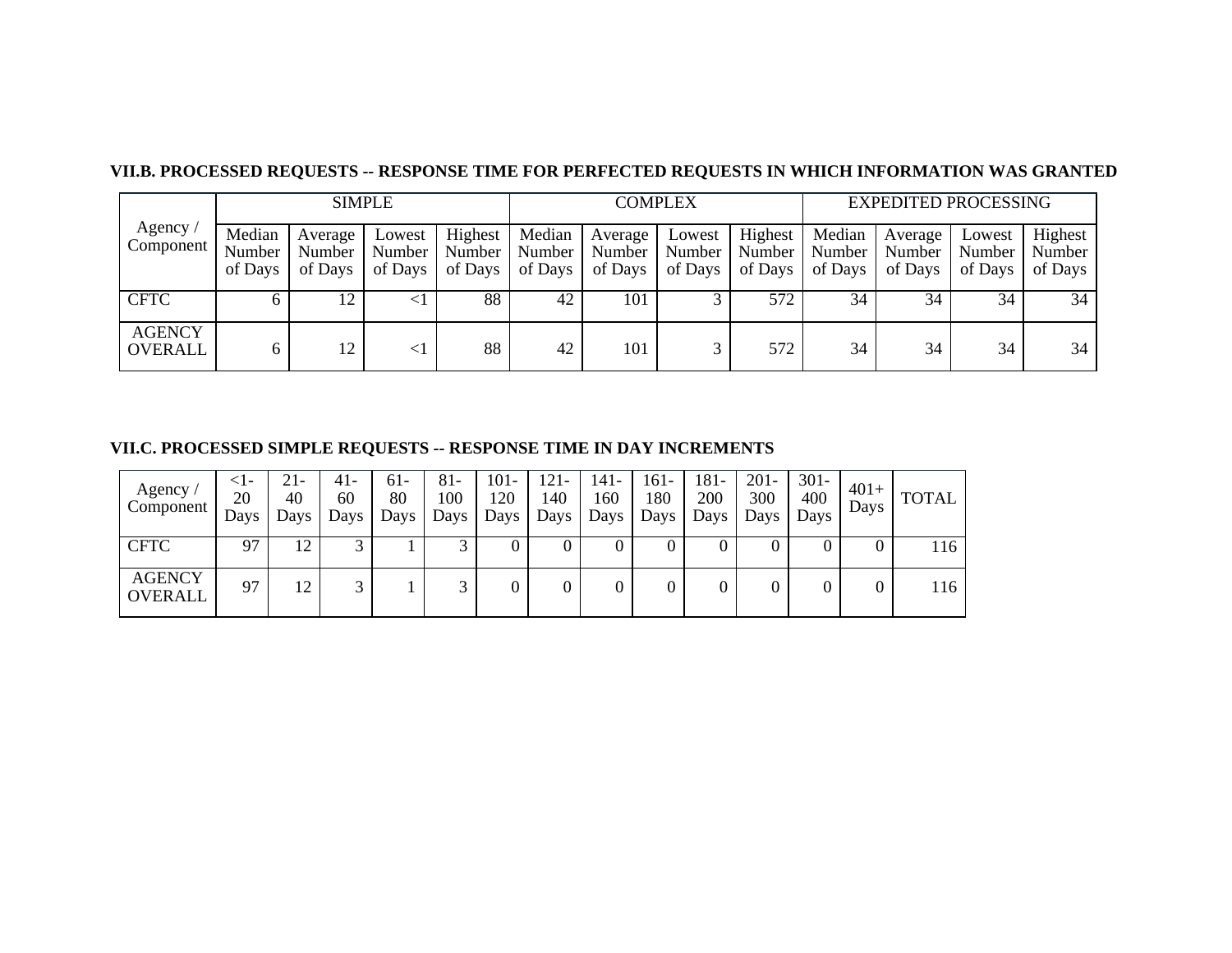| Agency<br>Component             | <1-<br>20<br>Days | 21-<br>40<br>Days | 41-<br>60<br>Days | 61-<br>80<br>Days | 81-<br>100<br>Days | $101 -$<br>120<br>Days | 121-<br>140<br>Days | 141-<br>160<br>Days | 161-<br>180<br>Days | 181-<br>200<br>Days | $201 -$<br>300<br>Days | $301 -$<br>400<br>Days | $401+$<br>Days | <b>TOTAL</b> |
|---------------------------------|-------------------|-------------------|-------------------|-------------------|--------------------|------------------------|---------------------|---------------------|---------------------|---------------------|------------------------|------------------------|----------------|--------------|
| <b>CFTC</b>                     | 24                | 13                | O                 |                   |                    |                        |                     | U                   |                     |                     |                        |                        |                | 56           |
| <b>AGENCY</b><br><b>OVERALL</b> | 24                | 13                | <sub>0</sub>      |                   |                    |                        |                     | 0                   |                     | 0                   | ↑<br>∠                 |                        |                | 56           |

# **VII.C. PROCESSED COMPLEX REQUESTS -- RESPONSE TIME IN DAY INCREMENTS**

**VII.C. PROCESSED REQUESTS GRANTED EXPEDITED PROCESSING -- RESPONSE TIME IN DAY INCREMENTS**

| Agency<br>Component             | <1-<br>20<br>Days | 21-<br>40<br>Days | 41-<br>60<br>Days | $61-$<br>80<br>Days | $81-$<br>100<br>Days ' | 101-<br>120<br>Days | $121 -$<br>140<br>Days | 141-<br>160<br>Days | 161-<br>180<br>Days | 181-<br>200<br>Days | $201 -$<br>300<br>Days | $301 -$<br>400<br>Days | $401+$<br>Days | TOTAL |
|---------------------------------|-------------------|-------------------|-------------------|---------------------|------------------------|---------------------|------------------------|---------------------|---------------------|---------------------|------------------------|------------------------|----------------|-------|
| <b>CFTC</b>                     | U                 |                   |                   |                     | U                      |                     |                        | U                   |                     |                     |                        |                        |                |       |
| <b>AGENCY</b><br><b>OVERALL</b> | 0                 |                   |                   |                     | 0                      |                     |                        | 0                   |                     |                     |                        |                        |                |       |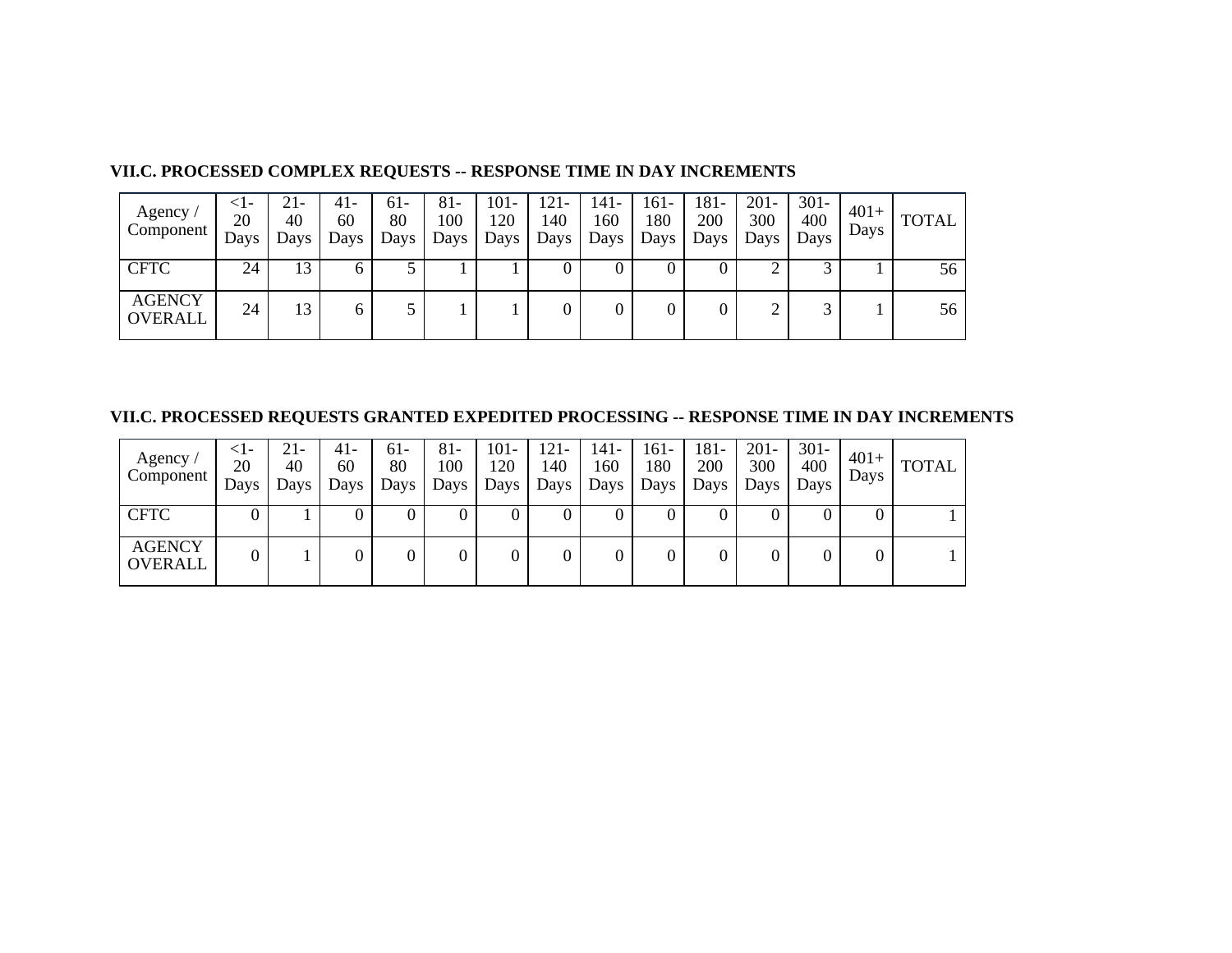# **VII.D. PENDING REQUESTS -- ALL PENDING PERFECTED REQUESTS**

|                                 |                   | <b>SIMPLE</b>               |                              |                   | <b>COMPLEX</b>              |                              |                   | <b>EXPEDITED PROCESSING</b> |                              |
|---------------------------------|-------------------|-----------------------------|------------------------------|-------------------|-----------------------------|------------------------------|-------------------|-----------------------------|------------------------------|
| Agency $\sqrt{ }$<br>Component  | Number<br>Pending | Median<br>Number<br>of Days | Average<br>Number<br>of Days | Number<br>Pending | Median<br>Number<br>of Days | Average<br>Number<br>of Days | Number<br>Pending | Median<br>Number<br>of Days | Average<br>Number<br>of Days |
| <b>CFTC</b>                     |                   | 33                          | 33                           | 8                 | 69.5                        | 116                          |                   | N/A                         | N/A                          |
| <b>AGENCY</b><br><b>OVERALL</b> |                   | 33                          | 33                           | 8                 | 69.5                        | 116                          |                   | N/A                         | N/A                          |

# **VII.E. PENDING REQUESTS -- TEN OLDEST PENDING PERFECTED REQUESTS**

| Agency $/$<br>Component |                              | 10th<br>Oldest<br>Request | 9th                   | 8th               | 7th                 | 6th                 | 5th                   | 4th                   | 3rd                   | 2nd                | Oldest<br>Request  |
|-------------------------|------------------------------|---------------------------|-----------------------|-------------------|---------------------|---------------------|-----------------------|-----------------------|-----------------------|--------------------|--------------------|
|                         | Date of<br>Receipt           | N/A                       | 2020-<br>$09-24$      | 2020-<br>08-27    | 2020-<br>08-19      | 2020-<br>$08-13$    | 2020-<br>$07 - 20$    | 2020-<br>$05 - 27$    | 2020-<br>$05-18$      | 2019-<br>$09-26$   | 2019-<br>$03 - 22$ |
| <b>CFTC</b>             | Number<br>of Days<br>Pending | 0                         | 4                     | 23                | 29                  | 33                  | 51                    | 88                    | 94                    | 254                | 385                |
| <b>AGENCY</b>           | Date of<br>Receipt           | N/A                       | $2020 -$<br>$09 - 24$ | $2020 -$<br>08-27 | $2020 -$<br>$08-19$ | $2020 -$<br>$08-13$ | $2020 -$<br>$07 - 20$ | $2020 -$<br>$05 - 27$ | $2020 -$<br>$05 - 18$ | $2019-$<br>$09-26$ | 2019-<br>$03 - 22$ |
| <b>OVERALL</b>          | Number<br>of Days<br>Pending | 0                         | 4                     | 23                | 29                  | 33                  | 51                    | 88                    | 94                    | 254                | 385                |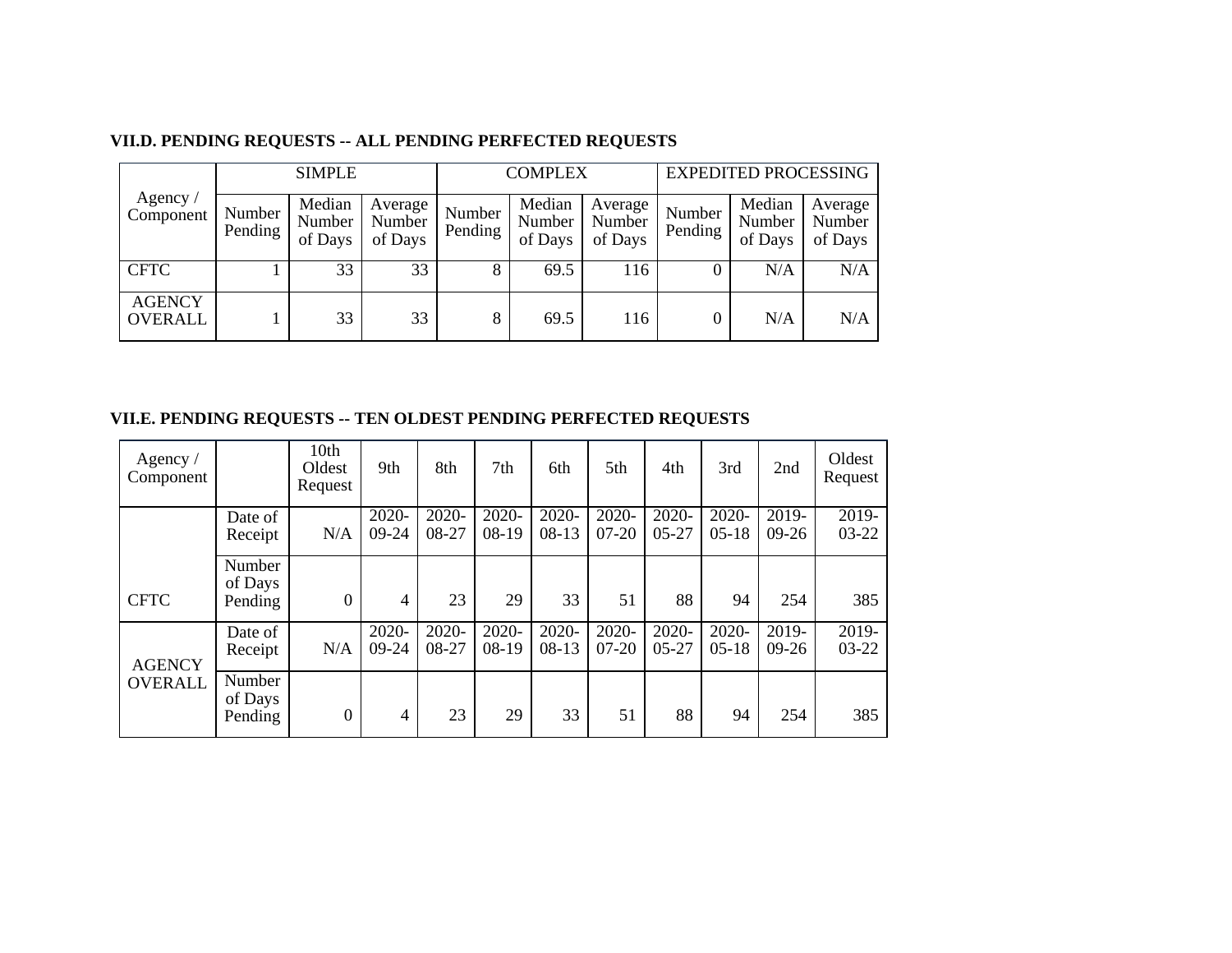# **VIII.A. REQUESTS FOR EXPEDITED PROCESSING**

| Agency $/$<br>Component         | Number<br>Granted | Number<br>Denied | Median<br>Number of<br>Days to<br>Adjudicate | Average<br>Number of<br>Days to<br>Adjudicate | Number<br>Adjudicated<br>Within Ten<br>Calendar<br>Days |
|---------------------------------|-------------------|------------------|----------------------------------------------|-----------------------------------------------|---------------------------------------------------------|
| <b>CFTC</b>                     |                   |                  | <sub>b</sub>                                 | n                                             |                                                         |
| <b>AGENCY</b><br><b>OVERALL</b> |                   |                  | 6                                            | h                                             |                                                         |

# **VIII.B. Requests for Fee Waiver**

| Agency $\sqrt{ }$<br>Component  | Number<br>Granted | Number<br>Denied | Median<br>Number of<br>Days to<br>Adjudicate | Average<br>Number of<br>Days to<br>Adjudicate |
|---------------------------------|-------------------|------------------|----------------------------------------------|-----------------------------------------------|
| <b>CFTC</b>                     | 18                |                  | 18.5                                         | 23                                            |
| <b>AGENCY</b><br><b>OVERALL</b> | 18                |                  | 18.5                                         | 23                                            |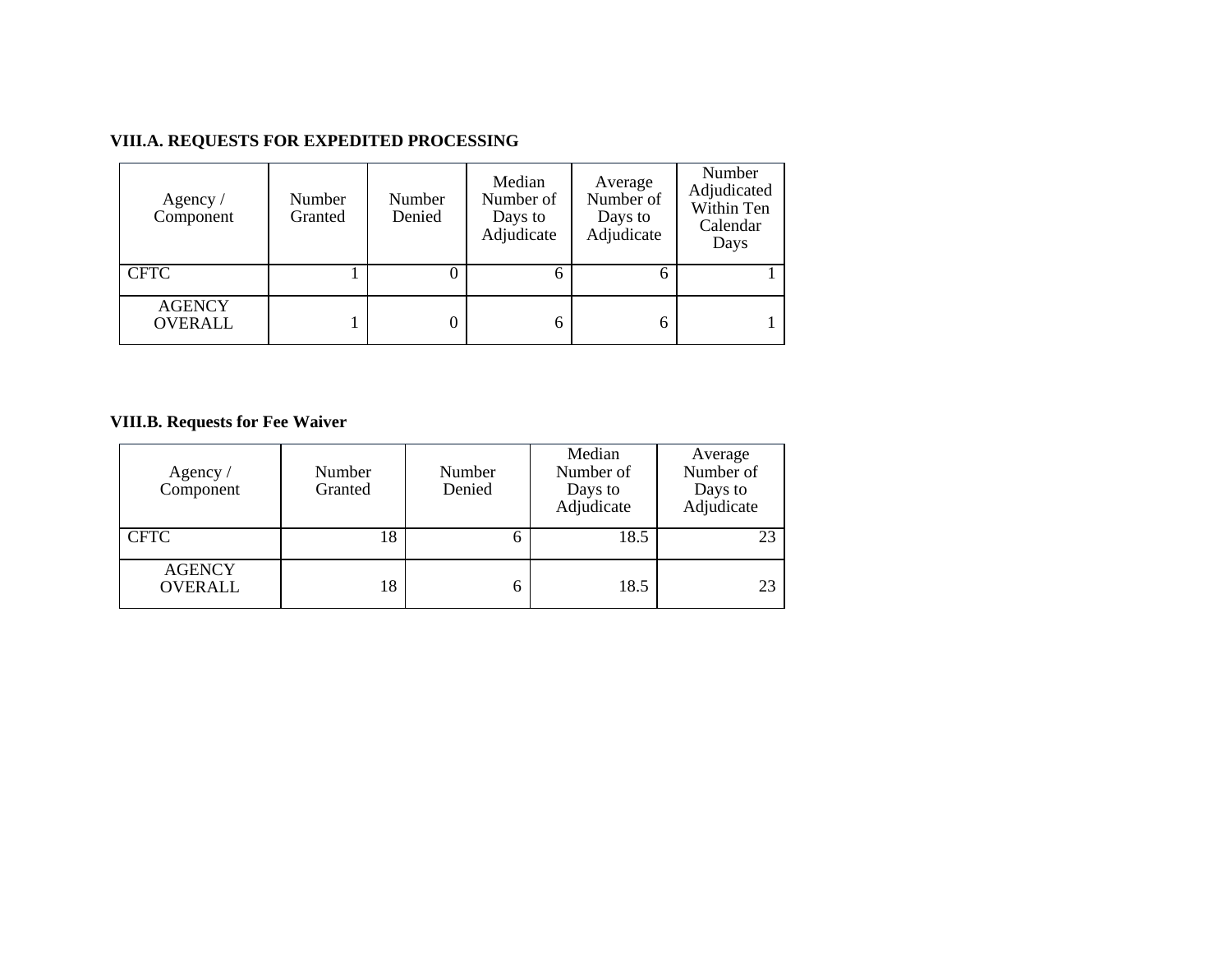#### **IX. FOIA Personnel and Costs**

|                                 |                                                      | PERSONNEL                                                          |                                                               |                     | <b>COSTS</b>                    |                    |
|---------------------------------|------------------------------------------------------|--------------------------------------------------------------------|---------------------------------------------------------------|---------------------|---------------------------------|--------------------|
| Agency $\sqrt{ }$<br>Component  | Number of<br>"Full-Time<br><b>FOIA</b><br>Employees" | Number of<br>"Equivalent<br>Full-Time<br><b>FOIA</b><br>Employees" | Total<br>Number<br>of "Full-<br>Time<br><b>FOIA</b><br>Staff" | Processing<br>Costs | Litigation-<br>Related<br>Costs | <b>Total Costs</b> |
| <b>CFTC</b>                     | 3                                                    | 0.00                                                               | 3.00                                                          | 311000.00           | 189000.00                       | 500000.00          |
| <b>AGENCY</b><br><b>OVERALL</b> | 3                                                    | 0.00                                                               | 3.00                                                          | 311000.00           | 189000.00                       | 500000.00          |

# **X. Fees Collected for Processing Requests**

| Agency /<br>Component           | <b>Total Amount</b><br>of Fees<br>Collected | Percentage of<br>Total Costs |
|---------------------------------|---------------------------------------------|------------------------------|
| <b>CFTC</b>                     | 186.22                                      | 0.0600                       |
| <b>AGENCY</b><br><b>OVERALL</b> | 186.22                                      | 0.0600                       |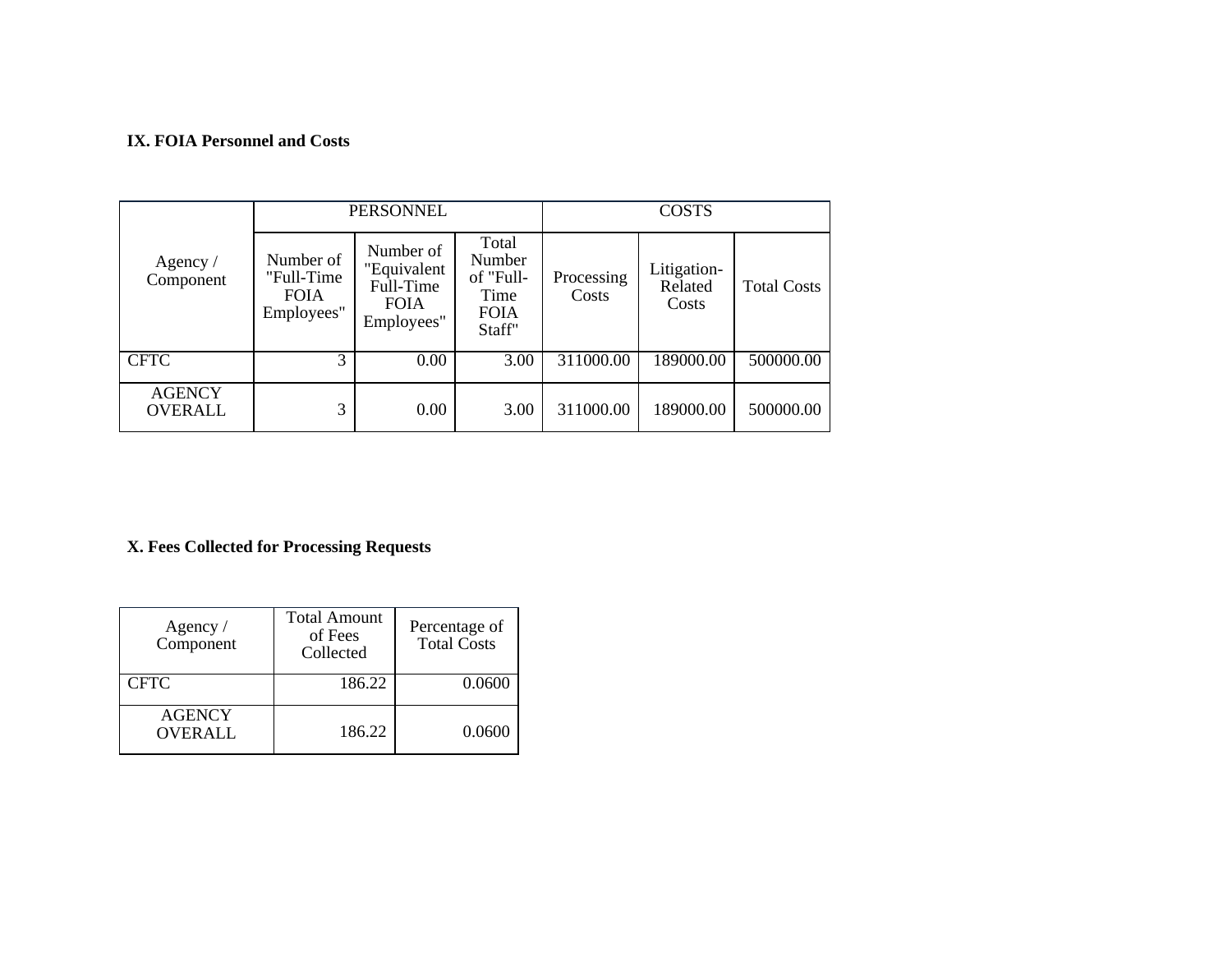# **XI.A. Number of Times Subsection (C) Used**

| Agency / Component              | Number of Times Subsection<br>Used |  |
|---------------------------------|------------------------------------|--|
| <b>CFTC</b>                     |                                    |  |
| <b>AGENCY</b><br><b>OVERALL</b> |                                    |  |

# **XI.B. Number of Subsection (A)(2) Postings**

| Agency $\sqrt{ }$<br>Component  | Number of<br>Records<br>Posted by the<br><b>FOIA Office</b> | Number of<br>Records<br>Posted by<br>Program<br><b>Offices</b> |
|---------------------------------|-------------------------------------------------------------|----------------------------------------------------------------|
| <b>CFTC</b>                     | 2                                                           |                                                                |
| <b>AGENCY</b><br><b>OVERALL</b> | 2                                                           |                                                                |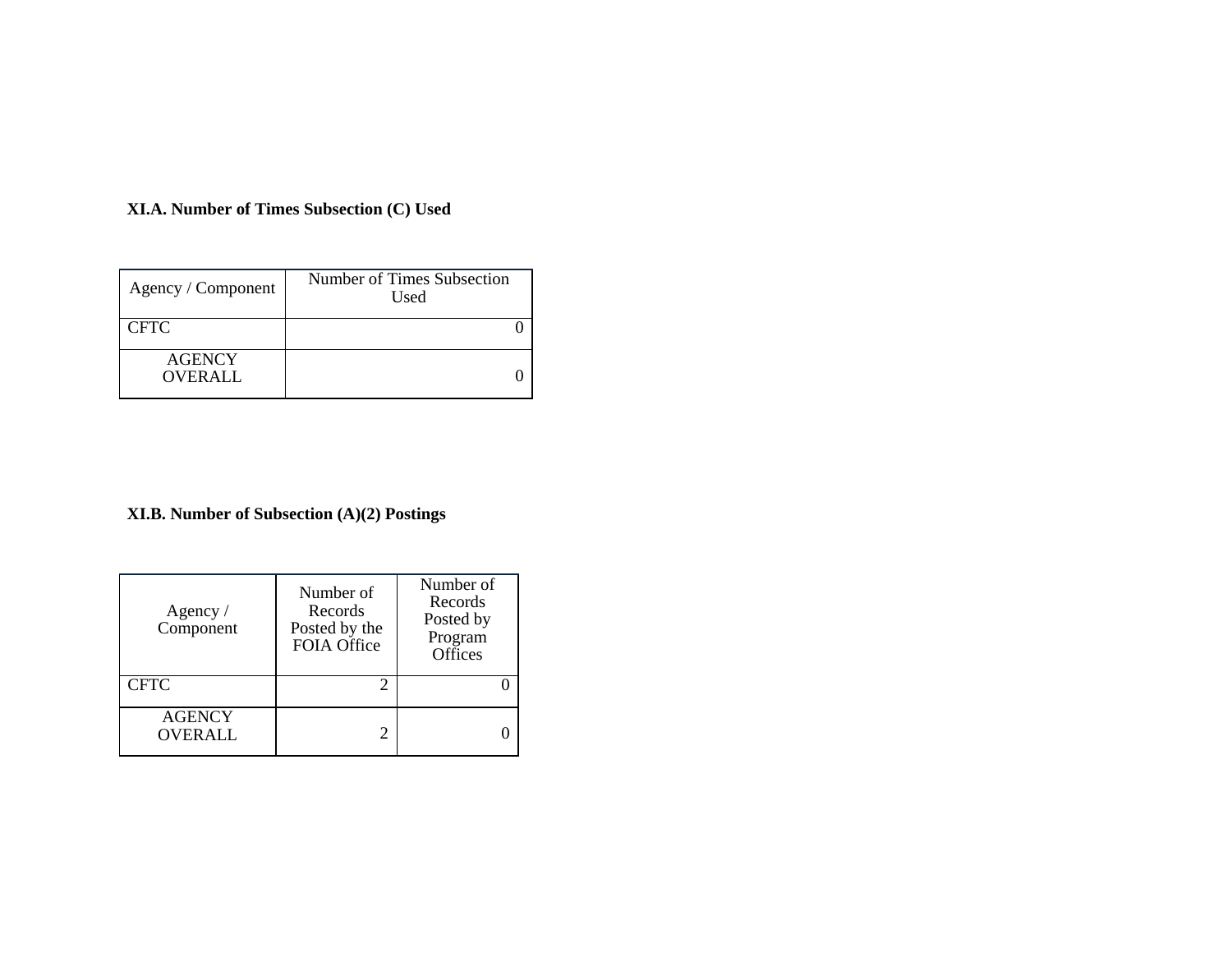**XII.A. Backlogs of FOIA Requests and Administrative Appeals**

| Agency $\sqrt{ }$<br>Component  | Number of<br>Backlogged<br>Requests as of<br>End of Fiscal<br>Year | Number of<br>Backlogged<br>Appeals as of<br>End of Fiscal<br>Year |
|---------------------------------|--------------------------------------------------------------------|-------------------------------------------------------------------|
| <b>CFTC</b>                     |                                                                    |                                                                   |
| <b>AGENCY</b><br><b>OVERALL</b> |                                                                    |                                                                   |

# **XII.B. CONSULTATIONS ON FOIA REQUESTS -- RECEIVED, PROCESSED, AND PENDING CONSULTATIONS**

| Agency $/$<br>Component         | Number of<br>Consultations<br>Received from<br>Other Agencies<br>that were<br>Pending at the<br>Agency as of<br><b>Start</b><br>of the Fiscal<br>Year | Number of<br>Consultations<br>Received from<br>Other Agencies<br>During the<br><b>Fiscal Year</b> | Number of<br>Consultations<br>Received from<br>Other Agencies<br>that were<br>Processed by the<br><b>Agency During</b><br>the Fiscal Year | Number of<br>Consultations<br>Received from<br>Other Agencies<br>that were<br>Pending at the<br>Agency as of<br>End<br>of the Fiscal<br>Year |
|---------------------------------|-------------------------------------------------------------------------------------------------------------------------------------------------------|---------------------------------------------------------------------------------------------------|-------------------------------------------------------------------------------------------------------------------------------------------|----------------------------------------------------------------------------------------------------------------------------------------------|
| <b>CFTC</b>                     |                                                                                                                                                       |                                                                                                   |                                                                                                                                           | $\Omega$                                                                                                                                     |
| <b>AGENCY</b><br><b>OVERALL</b> |                                                                                                                                                       |                                                                                                   |                                                                                                                                           | $\theta$                                                                                                                                     |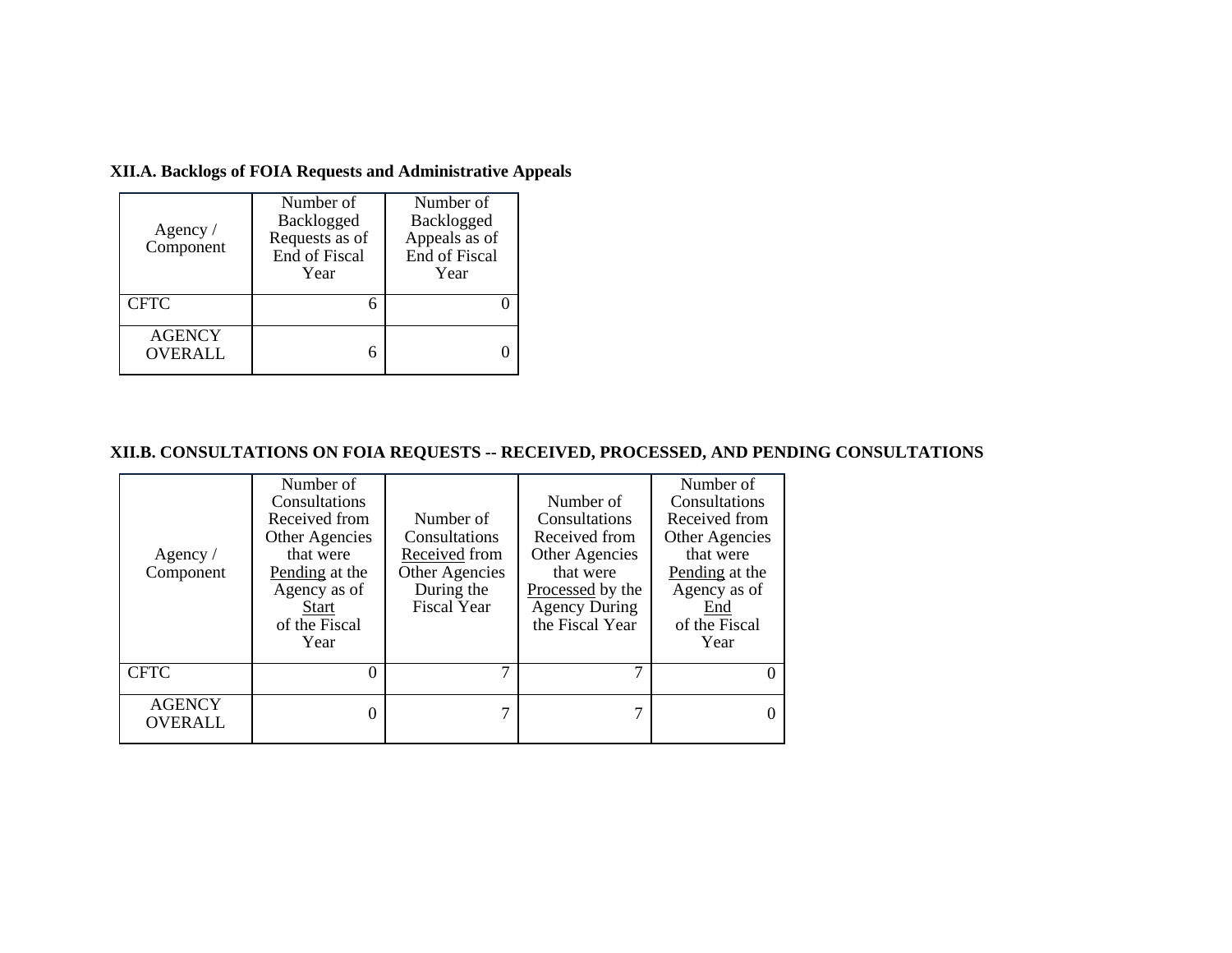#### **XII.C. CONSULTATIONS ON FOIA REQUESTS -- TEN OLDEST CONSULTATIONS RECEIVED FROM OTHER AGENCIES AND PENDING AT THE AGENCY**

| Agency $\sqrt{ }$<br>Component |                   | 10th Oldest<br>Consultation | 9th      | 8th | 7th            | 6th      | 5th | 4th | 3rd      | 2nd      | Oldest<br>Consultation |
|--------------------------------|-------------------|-----------------------------|----------|-----|----------------|----------|-----|-----|----------|----------|------------------------|
|                                | Date              | N/A                         | N/A      | N/A | N/A            | N/A      | N/A | N/A | N/A      | N/A      | N/A                    |
| <b>CFTC</b>                    | Number<br>of Days | 0                           | $\Omega$ | 0   | $\mathbf{0}$   | $\Omega$ | 0   | 0   | $\Omega$ | $\Omega$ | $\overline{0}$         |
| <b>AGENCY</b>                  | Date              | N/A                         | N/A      | N/A | N/A            | N/A      | N/A | N/A | N/A      | N/A      | N/A                    |
| <b>OVERALL</b>                 | Number<br>of Days | 0                           |          | 0   | $\overline{0}$ | 0        | 0   | 0   | 0        | $\Omega$ | $\overline{0}$         |

#### **XII.D.(1). COMPARISON OF NUMBERS OF REQUESTS FROM PREVIOUS AND CURRENT ANNUAL REPORT -- REQUESTS RECEIVED AND PROCESSED**

|                                 |                                                                                  | <b>NUMBER OF REQUESTS</b><br><b>RECEIVED</b>                                        | <b>NUMBER OF REQUESTS</b><br><b>PROCESSED</b>                                     |                                                                                      |  |
|---------------------------------|----------------------------------------------------------------------------------|-------------------------------------------------------------------------------------|-----------------------------------------------------------------------------------|--------------------------------------------------------------------------------------|--|
| Agency /<br>Component           | Number<br>Received<br>During Fiscal<br>Year from Last<br>Year's Annual<br>Report | Number<br>Received<br>During Fiscal<br>Year from<br><b>Current Annual</b><br>Report | Number<br>Processed<br>During Fiscal<br>Year from Last<br>Year's Annual<br>Report | Number<br>Processed<br>During Fiscal<br>Year from<br><b>Current Annual</b><br>Report |  |
| <b>CFTC</b>                     | 138                                                                              | 178                                                                                 | 164                                                                               | 184                                                                                  |  |
| <b>AGENCY</b><br><b>OVERALL</b> | 138                                                                              | 178                                                                                 | 164                                                                               | 184                                                                                  |  |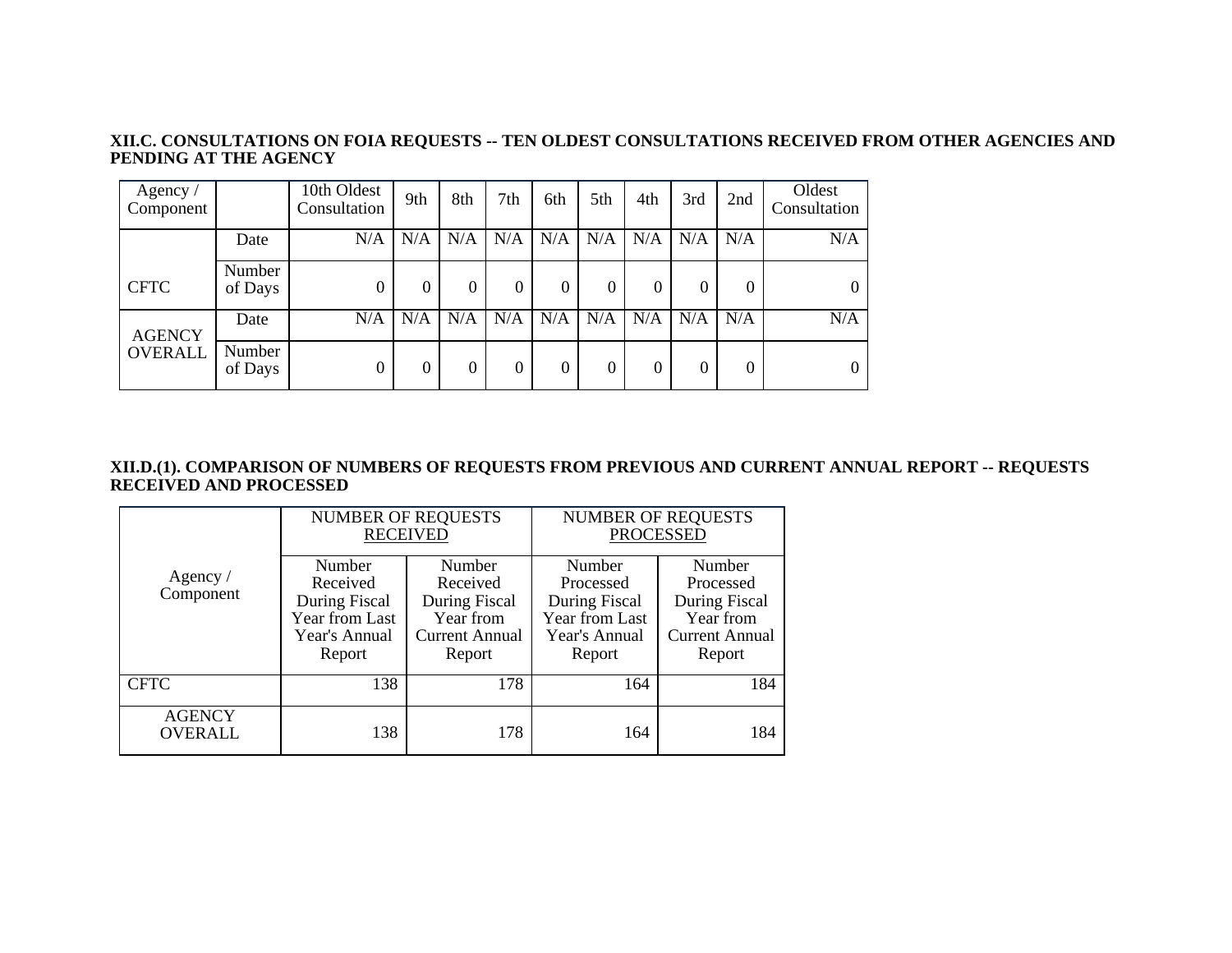#### **XII.D.(2). COMPARISON OF NUMBERS OF REQUESTS FROM PREVIOUS AND CURRENT ANNUAL REPORT -- BACKLOGGED REQUESTS**

| Agency /<br>Component    | Number of<br>Backlogged<br>Requests as of<br>End of the Fiscal<br>Year from<br>Previous Annual<br>Report | Number of<br>Backlogged<br>Requests as of<br>End of the Fiscal<br>Year from<br>Current Annual<br>Report |
|--------------------------|----------------------------------------------------------------------------------------------------------|---------------------------------------------------------------------------------------------------------|
| <b>CFTC</b>              | 8                                                                                                        |                                                                                                         |
| <b>AGENCY</b><br>OVERALL | 8                                                                                                        |                                                                                                         |

#### **XII.E.(1). COMPARISON OF NUMBERS OF ADMINISTRATIVE APPEALS FROM PREVIOUS AND CURRENT ANNUAL REPORT -- APPEALS RECEIVED AND PROCESSED**

|                                 | <b>NUMBER OF APPEALS</b>                                                         | <b>RECEIVED</b>                                                                     | <b>NUMBER OF APPEALS</b><br><b>PROCESSED</b>                                      |                                                                               |  |
|---------------------------------|----------------------------------------------------------------------------------|-------------------------------------------------------------------------------------|-----------------------------------------------------------------------------------|-------------------------------------------------------------------------------|--|
| Agency $\sqrt{ }$<br>Component  | Number<br>Received<br>During Fiscal<br>Year from Last<br>Year's Annual<br>Report | Number<br>Received<br>During Fiscal<br>Year from<br><b>Current Annual</b><br>Report | Number<br>Processed<br>During Fiscal<br>Year from Last<br>Year's Annual<br>Report | Number<br>Processed<br>During Fiscal<br>Year from<br>Current Annual<br>Report |  |
| <b>CFTC</b>                     | っ                                                                                |                                                                                     | ↑                                                                                 | 5                                                                             |  |
| <b>AGENCY</b><br><b>OVERALL</b> | ∍                                                                                |                                                                                     |                                                                                   | 5.                                                                            |  |